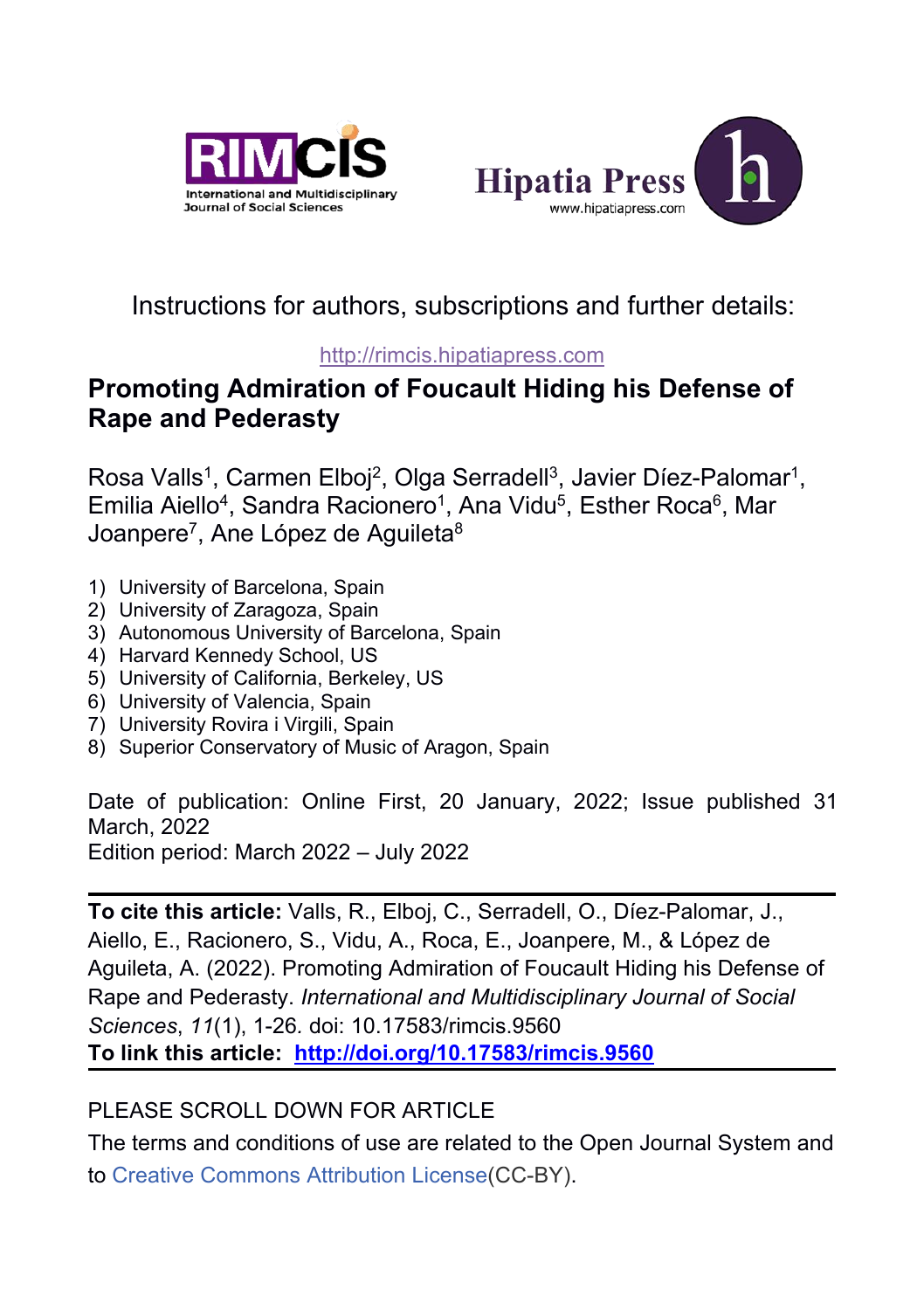*RIMCIS – International and Multidisciplinary Journal of Social Sciences Vol. 11 No. 1 March 2022 pp.1-26*

# **Promoting Admiration of Foucault Hiding his Defense of Rape and Pederasty**

Rosa Valls *University of Barcelona*

Carmen Elboj *University of Zaragoza*

Olga Serradell *Autonomous University of Barcelona*

Javier Díez-Palomar *University of Barcelona*

Emilia Aiello *Harvard Kennedy School* *Sandra Racionero University of Barcelona*

Ana Vidu *University of California, Berkeley*

*Esther Roca University of Valencia*

Mar Joanpere *University Rovira i Virgili*

Ane López de Aguileta *Superior Conservatory of Music of Aragon*

#### **Abstract**

Foucault has been quoted as a great intellectual contributor to feminism and education, despite his defense of decriminalizing rape and pederasty. Since the MeToo movement, there is an increasing criticism of Foucault's persona and works. However, in order to avoid recognizing their mistake, some authors say that Foucault's defense of sexual violence was unknown before. This article shows this is not backed by evidence. Data was collected via interviews with 19 subjects with diverse profiles, employing the communicative methodology. The results shed light on the fact that some professors who have included Foucault's works in their classes hid Foucault's position in favor of sexual violence to their students. Interviewees state that there are several reasons why they think those professors hid this fact:a) the most critical thinker; b) the transgressor; c) a relativist intellectual; d) "a shield to hide behind"; and e) the idea that the intellectual must be separated from the person. This study indicates that in transmitting those images and hiding or even justifying Foucault instead of critically analyzing the implication of his works and his defense of sexual violence, perpetuating its justification, such professors act as his "hooligans".

**Keywords:** Foucault, rape, pederasty, sexual violence

2022 Hipatia Press ISSN: 2014-3680 DOI: 10.17583/rimcis.9560

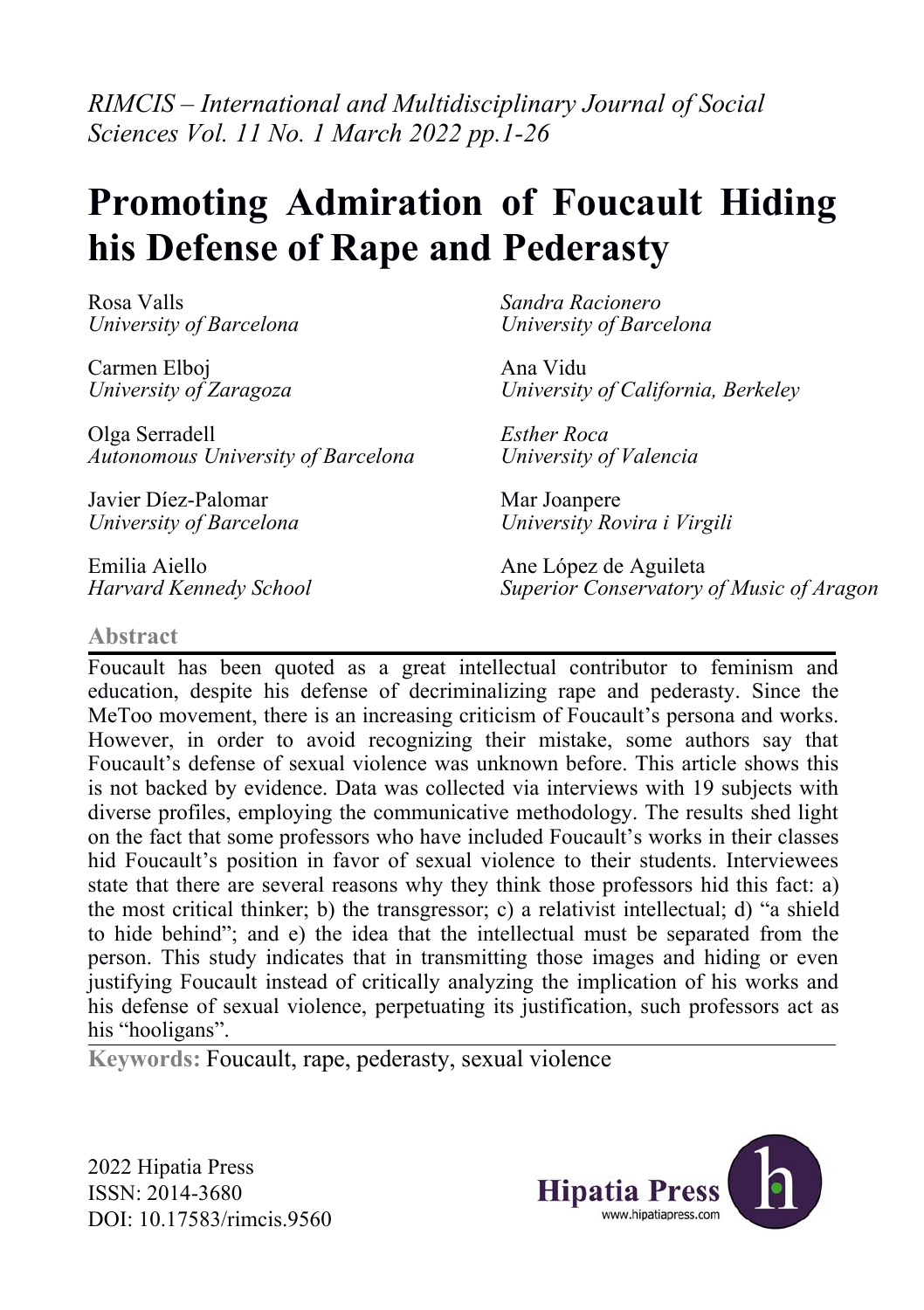*RIMCIS – International and Multidisciplinary Journal of Social Sciences Vol. 11 No. 1 March 2022 pp.1-26*

# **Promoviendo Admiración hacia Foucault Ocultando su Defensa de la Violación y la Pederastia**

Rosa Valls *University of Barcelona*

Carmen Elboj *University of Zaragoza*

Olga Serradell *Autonomous University of Barcelona*

Javier Díez-Palomar *University of Barcelona*

Emilia Aiello *Harvard Kennedy School* *Sandra Racionero University of Barcelona*

Ana Vidu *University of California, Berkeley*

*Esther Roca University of Valencia*

Mar Joanpere *University Rovira i Virgili*

Ane López de Aguileta *Superior Conservatory of Music of Aragon*

#### **Resumen**

Foucault ha sido citado como un gran contribuyente intelectual al feminismo y a la educación, a pesar de defender la despenalización de la violación y lapederastia. Desde el MeToo hay una creciente crítica a la persona y obras de Foucault. Sin embargo, para no reconocer su error, algunos autores y autoras dicen que la defensa de la violencia sexual de Foucault era desconocida hasta ahora. Este artículo demuestra que esto no está respaldado por evidencias. Los datos se recogieron mediante entrevistas comunicativas a 19 personas con perfiles diversos. Los resultados muestran que parte del profesorado que ha incluido laobra de Foucault ocultó a su alumnado la posición de Foucault a favor de la violencia sexual. Las personas participantes creen que hay varias razones por las que ese profesorado lo ocultó: a) elpensador más crítico; b) el transgresor; c) un intelectual relativista; d) "un escudo tras el que esconderse"; y e) la idea de que el intelectual debe separarse de la persona.Al transmitir esas imágenes y ocultar o incluso justificar a Foucault en lugar de analizar la implicación de sus obras y su defensa de la violencia sexual, perpetuando su justificación, dicho profesorado actúa como sus "hooligans".

**Palabras clave:** Foucault, violación, pederastia, violencia sexual

2022 Hipatia Press ISSN: 2014-3680 DOI: 10.17583/rimcis.9560

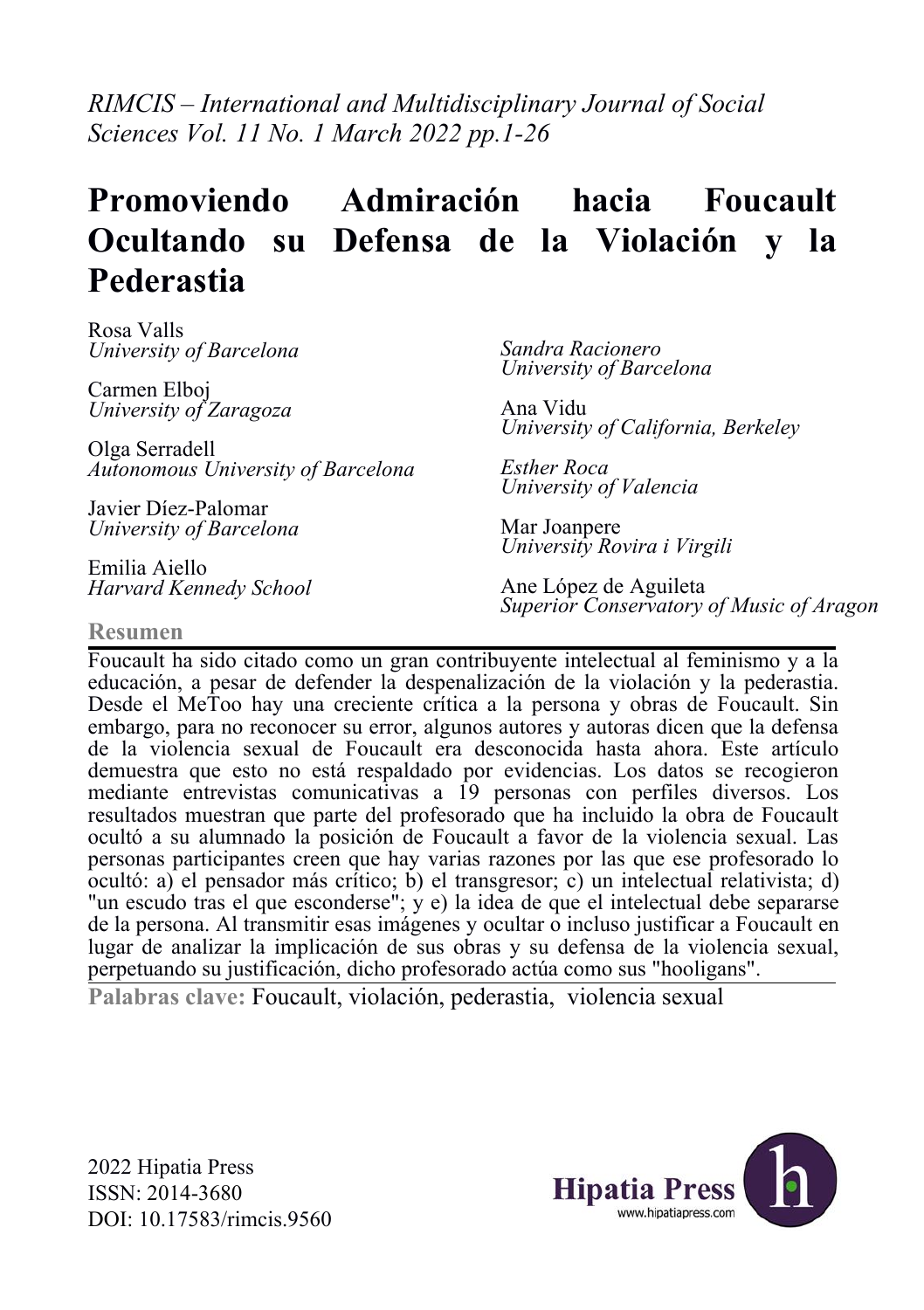oucault has been quoted as an intellectual referent by many authors from various social sciences and humanities. Despite his defense of the decriminalization of rape and pederasty [\(Cooper](#page-24-0) et al., 1977), he **F** oucault has been quoted as an intellectual referent by many authors from various social sciences and humanities. Despite his defense of the decriminalization of rape and pederasty (Cooper et al., 1977), he has even bee education. For instance, Oksala says: "I argue in this article, however, that it is exactly the metaphysical implications of Foucault's thought that make him a key thinker for feminist theory" ([Oksala,](#page-25-0) 2011b, p. 282).

In the field of education, Lloro-Bidart and Semenko ([2017\)](#page-25-0) wrote:

This article synthesizes feminist writings about temporality, relationality, and self-care alongside Foucault's ideas about "care for self" and feminist environmental education scholarship that considers care in order to develop a feminist ethic of self-care for environmental educators that challenges neoliberal ideologies (p. [18\)](#page-25-0).

Scientific literature has outlined that many authors, even those considered progressive, feminist, or leftist, make radical criticism to those who have committed sexual violence or defend it in their writings and declarations but simultaneously defend those "critical" authors who have committed or supported such violence. One example they raise is Althusser, who committed feminicide to his wife. For decades, his defense stated that we should separate the person from his works. In that sense, Althusser's followers used to present his critics as having misread his contributions and attributing a low intellectual level to them. Nevertheless, Althusser recognized in his book L'Avenir dure longtemps that he used to write about books he had never read, like Marx's The Capital ([Althusser,](#page-23-0) 1992). In reality, Althusser's followers talked about The Capital without reading it, showing their deficient intellectual level; the authors criticizing Althusser's works had rigorously read The Capital, they had a high intellectual level ([Flecha](#page-24-0) et al., 2003). Literature has pointed out that the sociological reason for his defense by many critical authors for decades is the habit of those authors of doing the same things Althusser did. On the one hand, they used to teach, talk, and write about what they had never read. On the other hand, they used to commit sexual harassment or maintain silence about the sexual violence committed by their colleagues.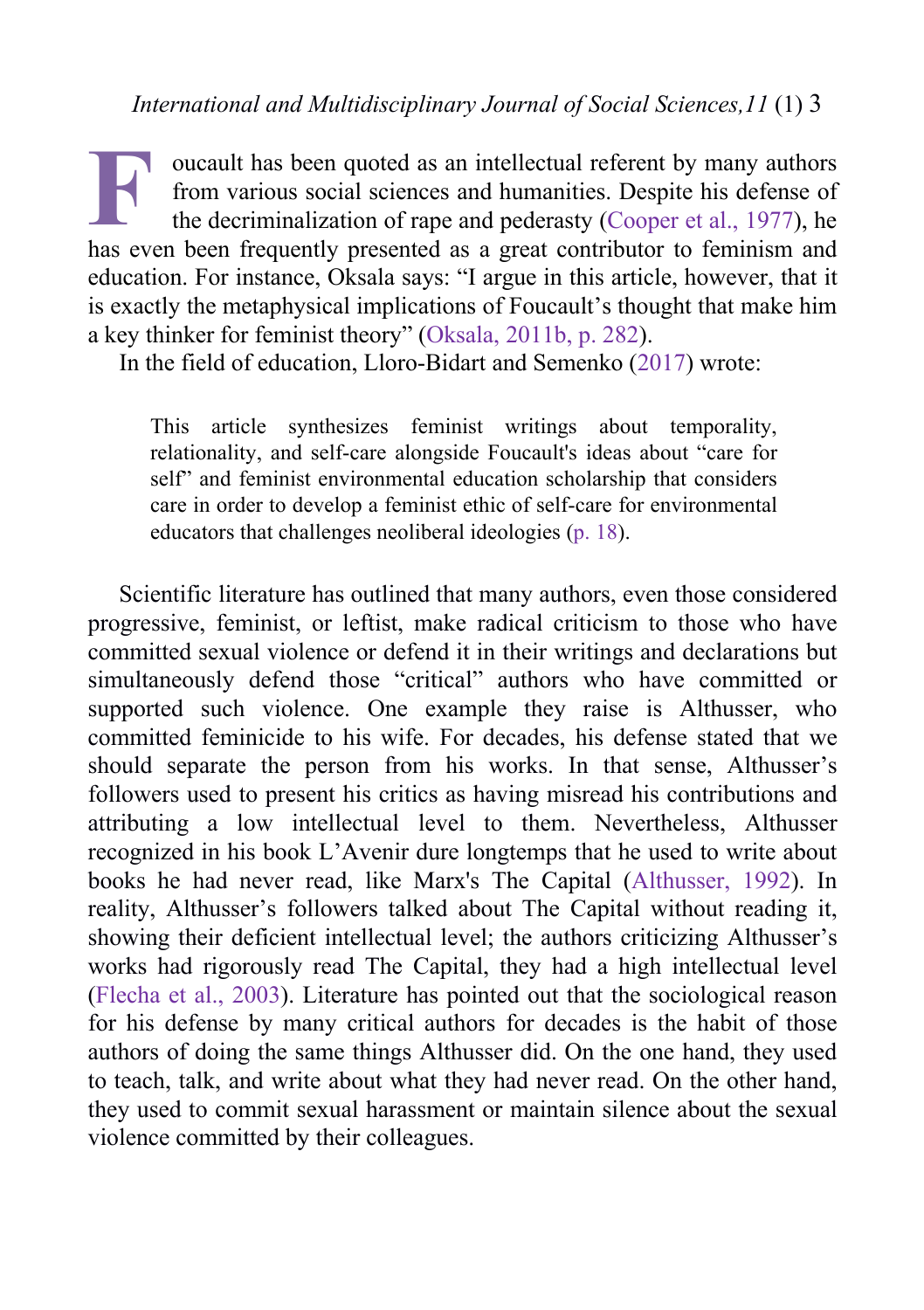Again, the need to separate the valuation of the author's life from his work is frequently claimed to defend Foucault after recognizing that he supported the decriminalization of rape and pederasty. Oksala ([2011a\)](#page-25-0) says:

My motive for defending him here is not to commend pedophilia or to advocate a more liberal or pluralistic sexual ethics. My aim is merely to show that his understanding of experience remains a theoretically fruitful resource for feminist thought despite his sexist treatment of this incident (p. [209](#page-25-0)).

As in the case of Althusser, it is also frequent to state that Foucault's critics have misread his works and have a low intellectual level, while his followers have a high intellectual level. For instance, Taylor [\(2009](#page-25-0)) says:

In 1977 Michel Foucault contemplated the idea of punishing rape only as a crime of violence, while in 1978 he argued that non-coercive sex between adults and minors should be decriminalized entirely. Feminists have consistently criticized these suggestions by Foucault. This paper argues that these feminist responses have failed to sufficiently understand the theoretical motivations behind Foucault's statements on sex-crime legislation reform, and will offer a new feminist appraisal of Foucault's suggestions ([p.](#page-25-0) 1).

One of the authors criticizing Foucault for decades for defending rape and pederasty, for sustaining a conception of sexuality that justifies any kind of sexual violence [\(Foucault,](#page-24-0) 1976, [1984a,](#page-24-0) [1984b\)](#page-24-0), and for the low intellectual level of his works is sociologist Ramon Flecha. In his book Critical Education in the New Information Age, published almost two decades ago, Flecha wrote: "… there are also educators, even feminists, who vindicate Foucault who defended an asocial concept of sexuality that led him to propose the decriminalization of rape" [\(Castells](#page-23-0) et al., 1994, p. 68). In 1990 and 1992, he had already published why such diverse authors who wrote in favor of feminism, solidarity, and emancipation admired Foucault. Flecha quoted Descombes and Rorty to sustain that one of the reasons was the postmodernist habit to talk and write about what they have never seriously read (Giroux & [Flecha,](#page-24-0) 1992):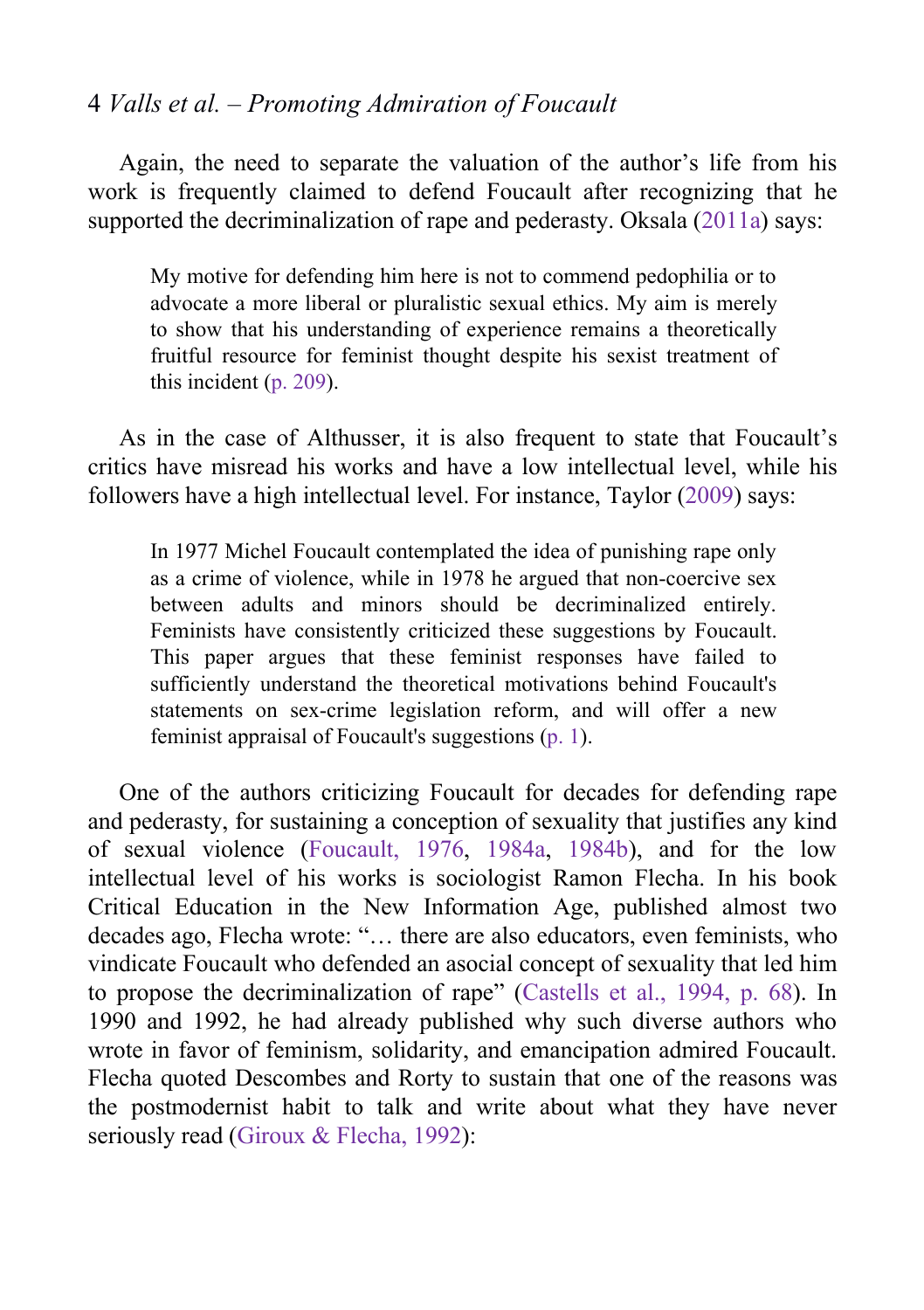Descombes (1987, p. 3) pointed out that the particular appropriation that has been made of Foucault has created two different Foucaults: a French one and an American one. The American one is devoid of most of the Nietzschian background and linked to Dewey's pragmatist orientation. Rorty (1991b) has joined this type of interpretation [\(pp.](#page-24-0) 172-173).

Besides the lack of serious intellectual reading of the main books of social sciences and philosophy by postmodernists, Giroux & Flecha developed another explanation of the "postmodernism without Nietzsche" ([1992\)](#page-24-0):

In the eighties, the North American right has emphasized a cultural ideologization, while the French have promoted the cultural deideologization. The critique of metanarratives has served in France to combat leftist ideologies, while in the USA, it has been used by some authors to combat the new rightist cultural ideology. The American cultural right has launched itself into a positive determination of what is good and wrong...The leading sectors of French culture have had to fight against what was considered right or wrong in cultural environments often hegemonized by the left...The character of this type of appropriation of Foucault and postmodernism in North America hinders the assumption of Nietzscheanism (p. [173](#page-24-0)).

In an article published in Harvard Educational Review, Flecha ([1999\)](#page-24-0) also quoted Foucault to demonstrate the incredible lack of rigor of those followers that considered his works as theoretical resources to clarify the negative effects of power, when the author wrote against the description of power as negative and defended pointing out its positive effects. He also developed a rigorous theoretical and social critique of Foucault's referents like Nietzsche in his publications. This critique was particularly fruitful and had a significant social impact on readers. Its uncommon interdisciplinarity combines philosophical debates with a sociological analysis of the social context in which those insights were promoted or marginalized. Until now, there has been no refutation to these publications due to their also uncommon basis in the direct reading and dialogue of the main books of those authors.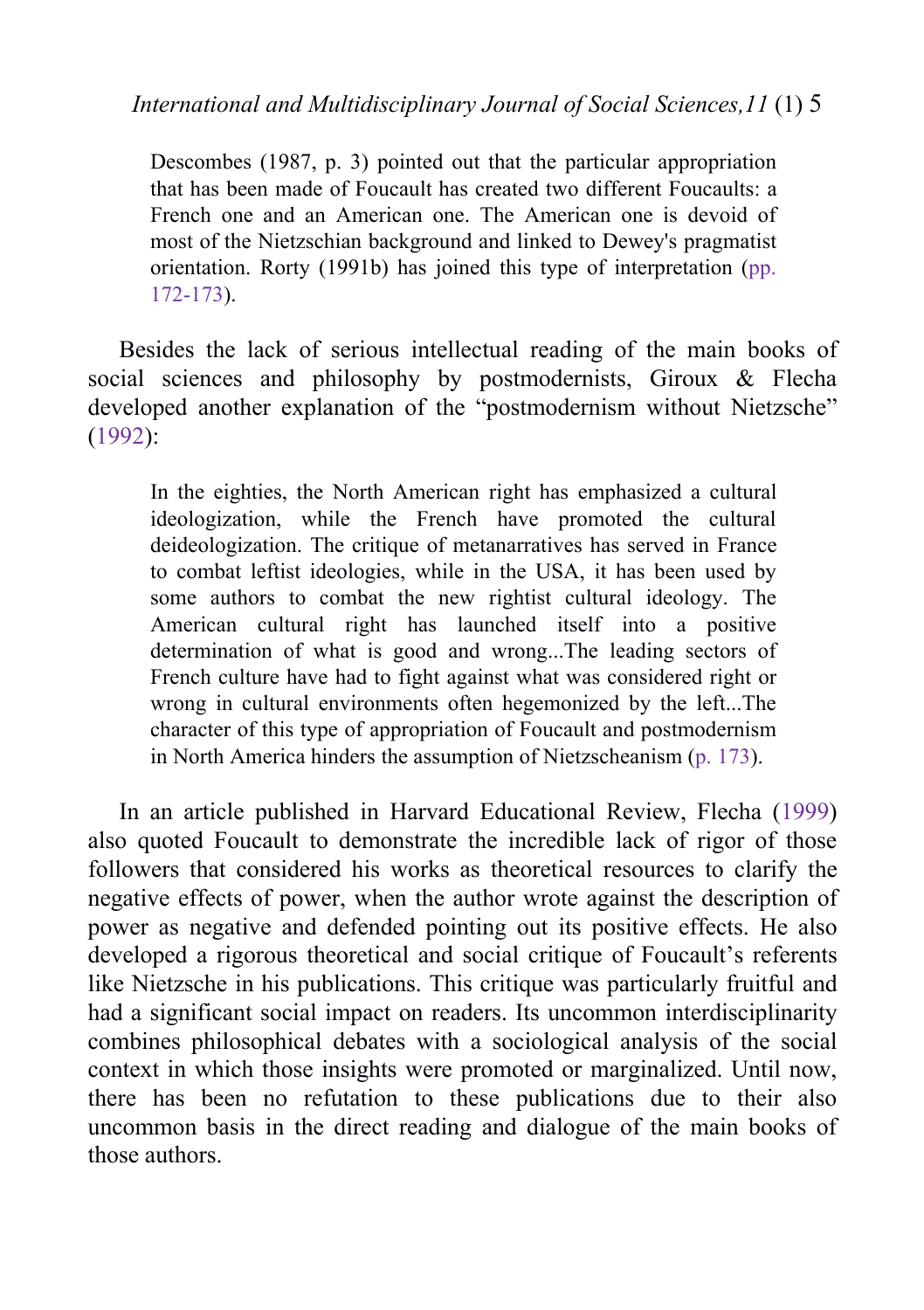One of the clarifying cases is the one of Henry Giroux. Until he published the quoted book with Flecha, he referenced Foucault in his publications, including another book published the same year ([Giroux,](#page-24-0) 1992). Later, Foucault disappeared from his publications, but he has never publicly recognized his mistake. This is what most followers of Foucault are doing, which has very negative intellectual and human consequences. Still now, most followers of Giroux think and write that Foucault is one of his main referents, and even in Wikipedia, Foucault is shown as one of his seven leading influencers. Besides, the lack of rectification makes Giroux's publications to have the same intellectual weakness and negative social consequences, for instance, "creating a Derrida without Derrida", quoting it through other authors and minor articles, never from his main works like The Grammatology ([Derrida,](#page-24-0) 1967).

Still, research has not been undertaken to inquire into the fact that those professors and authors who used Foucault hid the fact that he defended the decriminalization of rape and pederasty. On the ground of all the aforementioned evidence and given its crucial human and academic implications, this study sheds light on this matter.

#### **Methodology**

The methodology used in this article is qualitative, with a communicative orientation (Gómez, [Puigvert](#page-24-0) & Flecha, 2011; [Gómez,](#page-24-0) 2021), which has coled the inclusion of two current priorities of the European Scientific Programme of Research (Horizon Europe). The communicative methodology is based on the idea that research aims not only to describe and explain reality, but to study it in order to transform it ([Gómez](#page-25-0) et al., 2012; [Gómez](#page-24-0) et al., 2019), focusing on the fact that meanings are constructed through interaction between people ([Gómez](#page-24-0) et al., 2006). In this sense, we have carried out a methodological design to include in the analysis the voices, interpretations, reflections and theories of people who have used Foucault's work in their writings, and of people who have been exposed to Foucault's work.A literature review [\(Snyder,](#page-25-0) 2019; Xiao & [Watson,2019\)](#page-25-0) was conducted in scientific databases (Web of Science, Journal Citation Reports, Scopus, and Google Scholar) to identify authors who have used Foucault's work in their research. On the other hand, as shown in Table 1,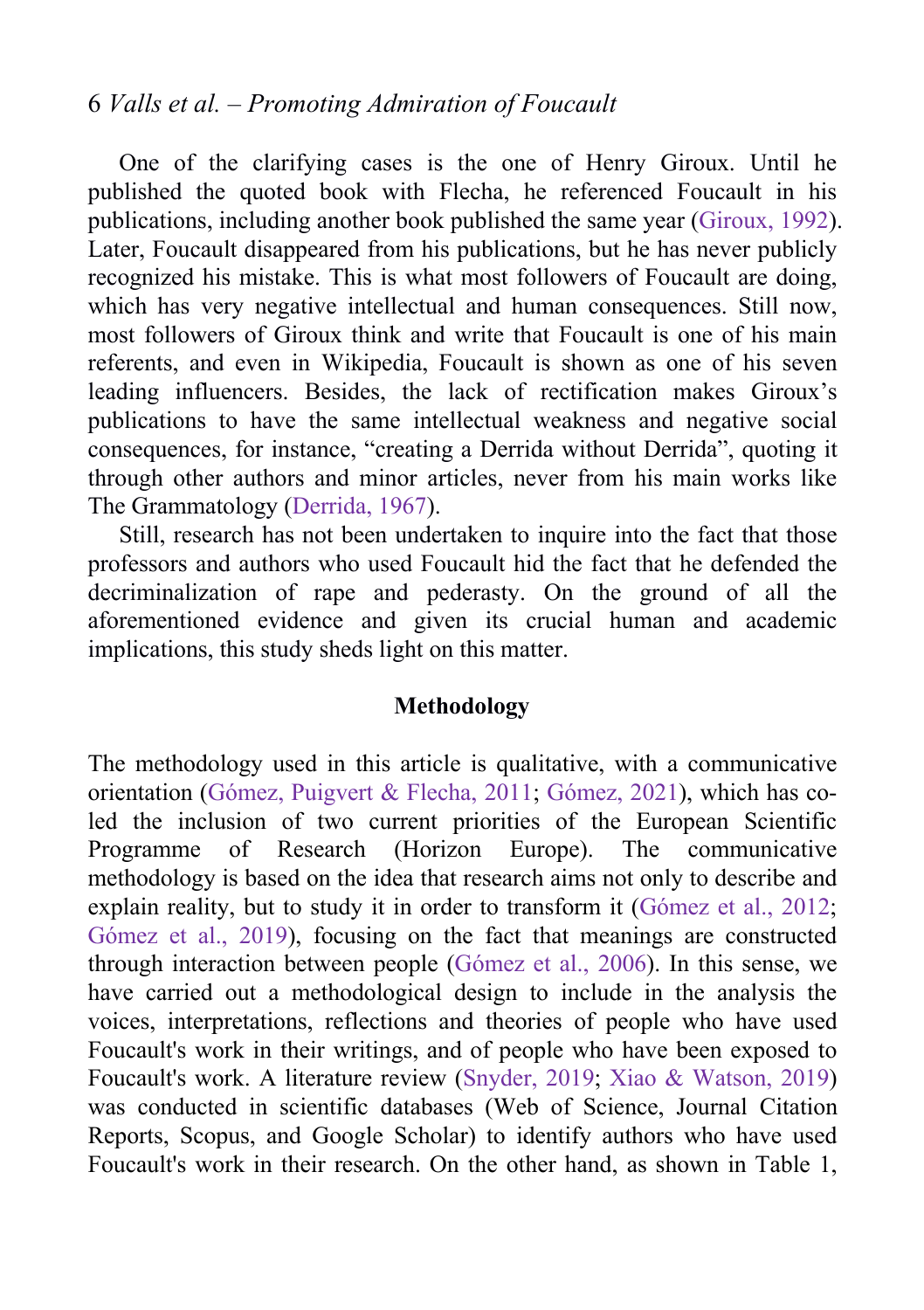we interviewed 19 people. These testimonies were trained in different periods, from the 1970s to the present, in 10 different universities in 4 different countries (Spain, Brazil, Chile, USA) in Social and Human Sciences (Anthropology, Communication,

Table 1.

*People interviewed working in Social and Human Sciences*

|              | No Pseudonym | <b>Discipline</b>    | Profile                                                                                                            | <b>University Country Period</b> |               |                   |
|--------------|--------------|----------------------|--------------------------------------------------------------------------------------------------------------------|----------------------------------|---------------|-------------------|
| $\mathbf{1}$ | Manuel       | Sociology            | Former undergraduate student<br>currently teaching at the<br>university                                            | 1                                | Spain         | Late<br>90s       |
| 2            | Clara        | History of<br>Art    | Former undergraduate student<br>currently teaching at the<br>university                                            | $\overline{2}$                   | Spain         | 2010 <sub>s</sub> |
| 3            | Joao         | History              | Former undergraduate student<br>currently teaching at the<br>university                                            | 3                                | <b>Brazil</b> | 90s               |
| 4            | Miren        | Sociology            | Former PhD student currently<br>teaching at the university                                                         | 1                                | Spain         | Late<br>90s       |
| 5            | Andrés       | Sociology            | Former undergraduate student<br>while he was a secondary school<br>teacher currently teaching at the<br>university | 4                                | Spain         | 2000s             |
| 6            | Júlia        |                      | Anthropology Former undergraduate student<br>currently teaching in a secondary<br>school                           | 1                                | Spain         | Late<br>90s       |
| 7            | Claudia      | Political<br>Science | Former undergraduate student<br>and current researcher at<br>university                                            | 5                                | Spain         | Late<br>2000s     |
| 8            | Natalia      | Education            | Former PhD student                                                                                                 | 1                                | Spain         | Late<br>90s       |
| 9            | Rebeca       | on                   | Communicati Former undergraduate student<br>currently teaching at the<br>university                                | 1                                | Spain         | 2000s             |
| 10           | Sara         | Education            | Former undergraduate student                                                                                       | 1                                | Spain         | Late<br>90s       |
| 11           | Leire        | Education            | PhD student                                                                                                        | 6                                | <b>USA</b>    | 2020s             |
| 12           | Ruth         | Sociology            | Former undergraduate student<br>and teaching at the university                                                     | 1                                | Spain         | 2010s             |
| 13           | Emilio       | Sociology            | Former undergraduate student<br>currently teaching at the<br>university                                            | 7                                | Chile         | 2000s             |
| 14           | Raúl         | Philosophy           | Former undergraduate student<br>currently teaching at the<br>university                                            | 1                                | Spain         | 80s               |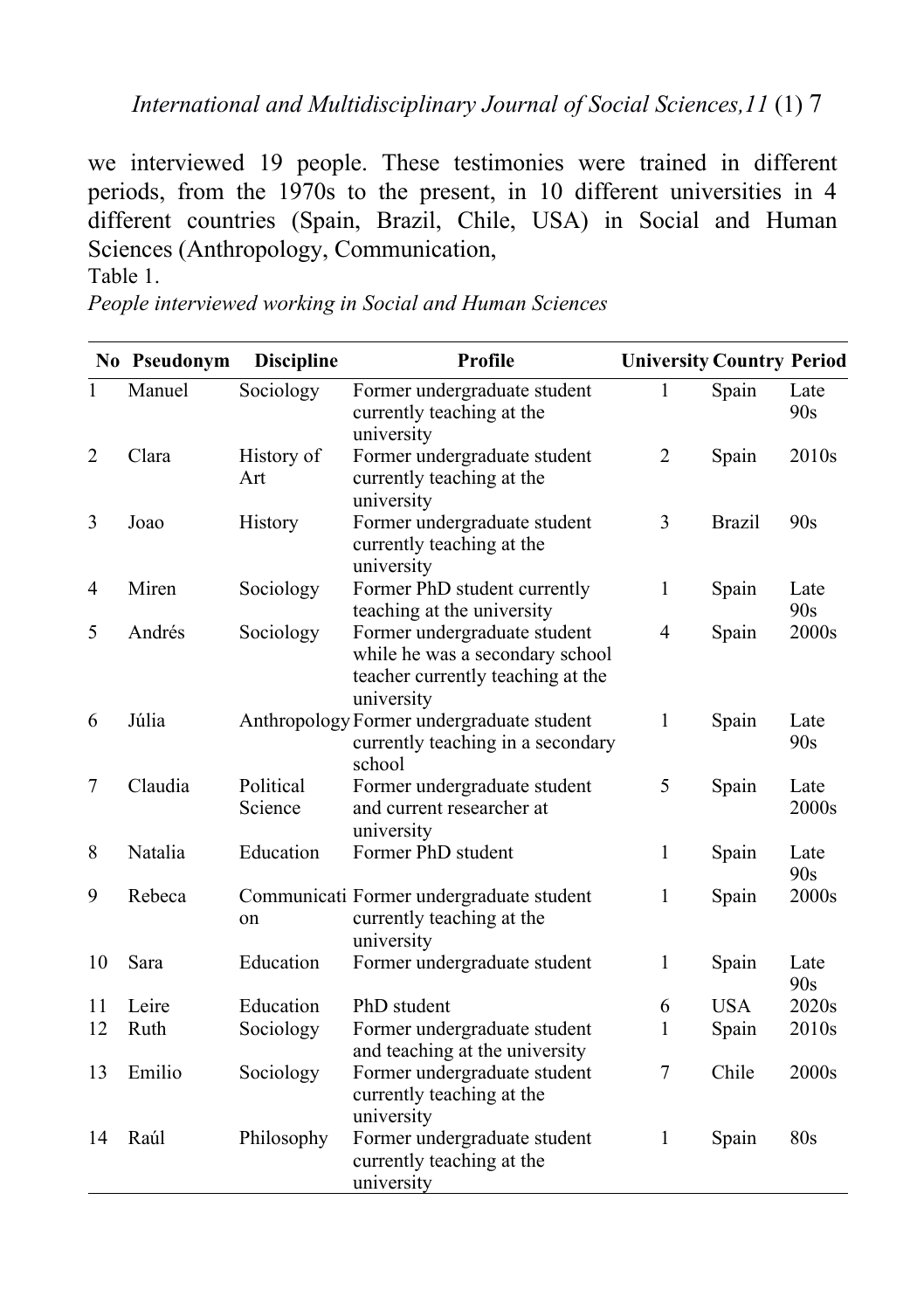| 15 | Luisa  | Education           | Former undergraduate student<br>currently teaching at the<br>university | 8  | Brazil | 80s               |
|----|--------|---------------------|-------------------------------------------------------------------------|----|--------|-------------------|
| 16 | Santi  | History /<br>Gender | Former undergraduate and<br>master's student                            | 2  | Spain  | 2010 <sub>s</sub> |
| 17 | Arnau  | Literature          | Former graduate student,<br>currently a teacher in a language<br>school | 5  | Spain  | 2010 <sub>s</sub> |
| 18 | Miriam | Education           | Former undergraduate student<br>currently teaching at the<br>university | 9  | Spain  | 2010 <sub>s</sub> |
| 19 | Maria  | Law                 | Retired university professor                                            | 10 | Spain  | 70s               |

8 *Valls et al. – Promoting Admiration of Foucault*

Education, History, Law, Litterature, Philosophy, Political Science, Sociology). Currently, most of them are working in these fields as researchers and university professors.

Based on the data collected from the articles and the interviews conducted, a communicative-oriented analysis was carried out ([Gómez](#page-25-0) et al., 2012). An attempt has been made to identify the interpretation and use of Foucault's work in the social and human sciences through an intersubjective dialogic process. The categories of analysis have been constructed and agreed upon by the participants in the study, based on the postulate of "dialogic knowledge" [\(Gómez](#page-24-0) et al., 2006). Through the reading of the texts selected in the literature review, and the dialogues established in the interviews, we arrive at a knowledge that allows us to discuss the object of this study: to provide evidence on the fact that some professors and authors who have used Foucault and his work hid the fact that he defended rape and pederasty, even though authors such as Flecha [\(1989](#page-24-0)), among others, have pointed out evidence from Foucault's work clearly defending actions such as rape or pederasty [\(Roca](#page-25-0) et al., 2021).

#### **Results**

The result of the current study is that participants confirm that the professors and other professionals who used Foucault hid the fact that he defended the decriminalization of rape and pederasty. The analysis of the data collected evidenced that there are university professors who have used the works of Foucault in their classes, despite knowing that he defended rape and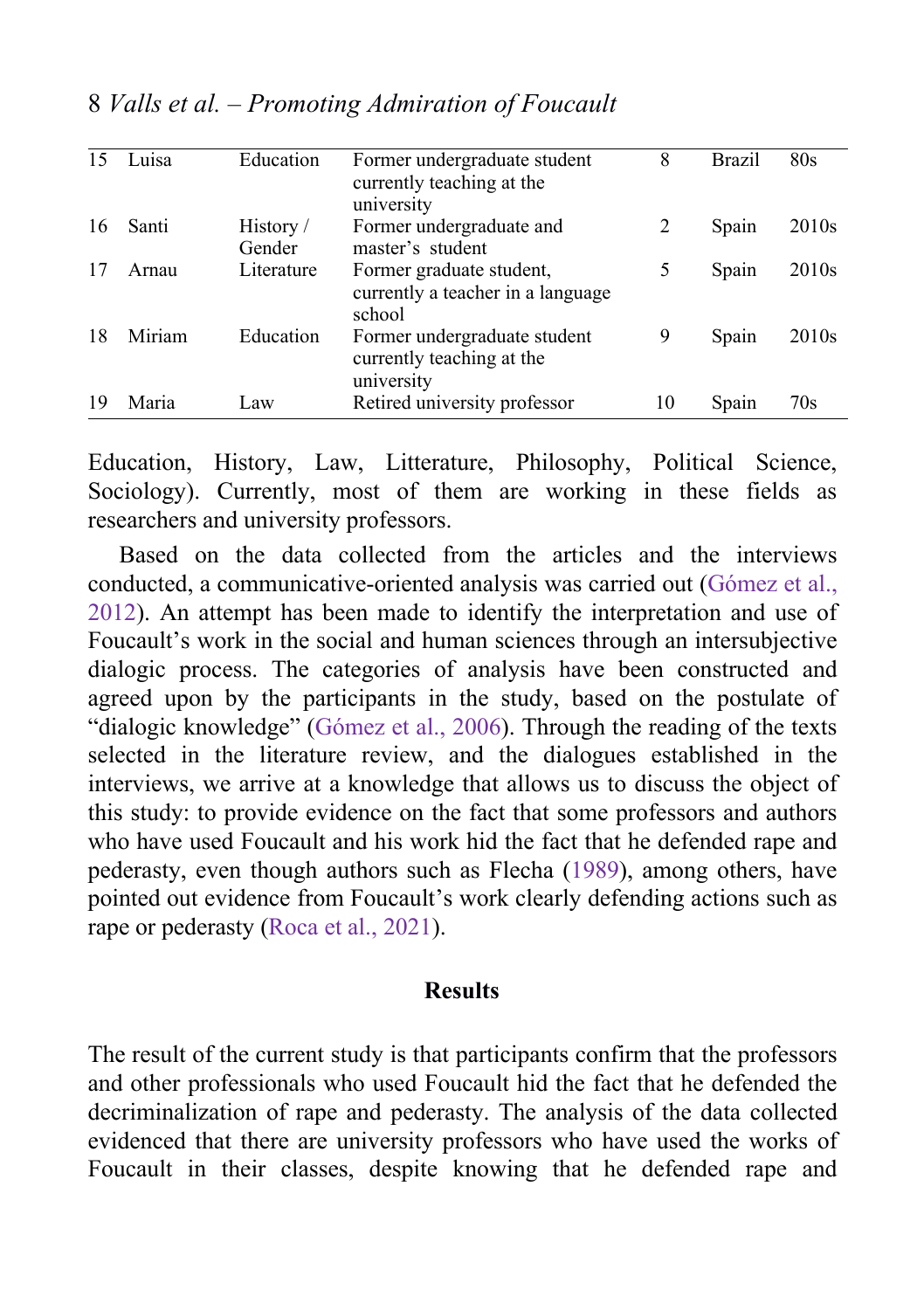pederasty. However, such professors never explain Foucault's defense of sexual violence. Emilio is currently a professor in a Chilean university. From his trajectory and experience, he explains the strong legitimization of Foucault that still exists today among the teaching staff and especially in the Faculties of Social Sciences. However, the professors who rely on Foucault do not provide all the information related to the defense that this author made of pederasty or the decriminalization of rape: "No, no, no, no, they were only limited to the content of the books (...) what we know now, that he is a pedophile, was never mentioned, all these negative aspects that should be considered". When asked if these professors knew about Foucault's conception of sexuality and the sexual abuse of minors, Emilio responds: "I think they did, but they omitted it. I believe that it is information that is known but in the end it tends to be hidden, taking away the weight of this information".

In the interview with Manuel, when talking about professors and researchers from the USA and Australia who use Foucault as a reference author of the critique of the system, he affirms:

I do not know if they knew it or not, but I am sure it was not explained. In fact, I wanted to explain it to this colleague I was telling you about from Australia, I told him and he downplayed it, he didn't even pay attention to me, like he turned a deaf ear, he didn't want to hear it. (Manuel)

Sara explains that when she was studying Pedagogy, in the Philosophy of Education subject, students like her had been kept in the dark about what Foucault had actually advocated in his work.When talking about one of her professors, she states: "Of course, he hid from us that Foucault had defended pederasty and that Heidegger had been the foremost Nazi intellectual".

Joao adds that, today, when he tries to talk about it with the defenders of Foucault, they refuse to listen, remember, and/or recognize that, in addition to defending him in their work, Foucault (who was their reference) raped children:

I myself have recently become aware of this, and when I have recently commented on it with a Foucauldian professor who is a colleague in the faculty, he says, "but this is a lie, it is not possible, this is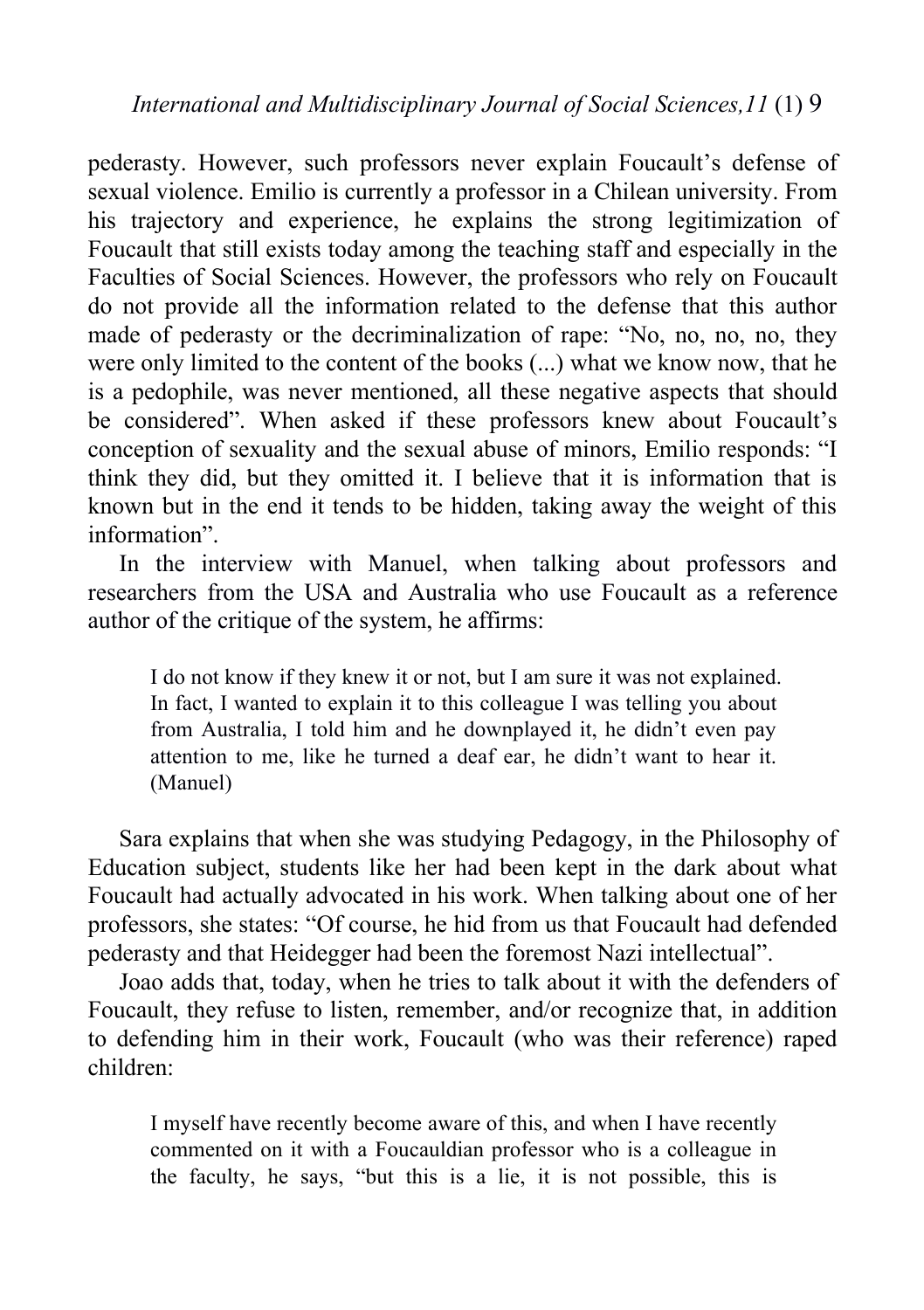something of an anguished Marxist". It is not possible to have a dialogue. (Joao)

From the analysis of the interviews, five themes which interviewees consider to be the reasons why these professionals hid the fact that Foucault defended the decriminalization of rape and pederasty appear: a) the most critical thinker; b) the transgressor; c) a relativist intellectual; d) "a shield to hide behind"; and e) the idea that the intellectual must be separated from the person.

### **Foucault, "The Most Critical Thinker"**

In his reflection, Emilio attributes Foucault's legitimization to the need of some of the students in these academic environments to portray an image of being "rebellious" and wanting to pretend a kind of rebelliousness that goes against the system but that in reality they do not have: "wanting to be someone they really are not". But according to his testimony, the professors who legitimize Foucault also do so in order to maintain an image of popularity, even if this is to the detriment of international scientific prestige:

Explaining everything is the right thing to do. They don't do it here, this information is simply omitted here [referring to the defense of pederasty and the decriminalization of rape]. These professors were popular within the degree, within the bachelor's, they were like the "intellectually superior" but in no case were they the most cited or the ones who did most research (Emilio).

When talking about the professor who hid Foucault's defense of sexual violence, Sara explains that:

Students who declared their admiration for Foucault's conception of power were immediately considered by this professor to be of a much higher intellectual level than the rest, even though they had never read a single book by Nietzsche, Heidegger, Habermas, or any of Foucault's works. According to this very arrogant professor, intellectual level was given by his admiration for Foucault and not by reading and discussing the main theoretical works (Sara).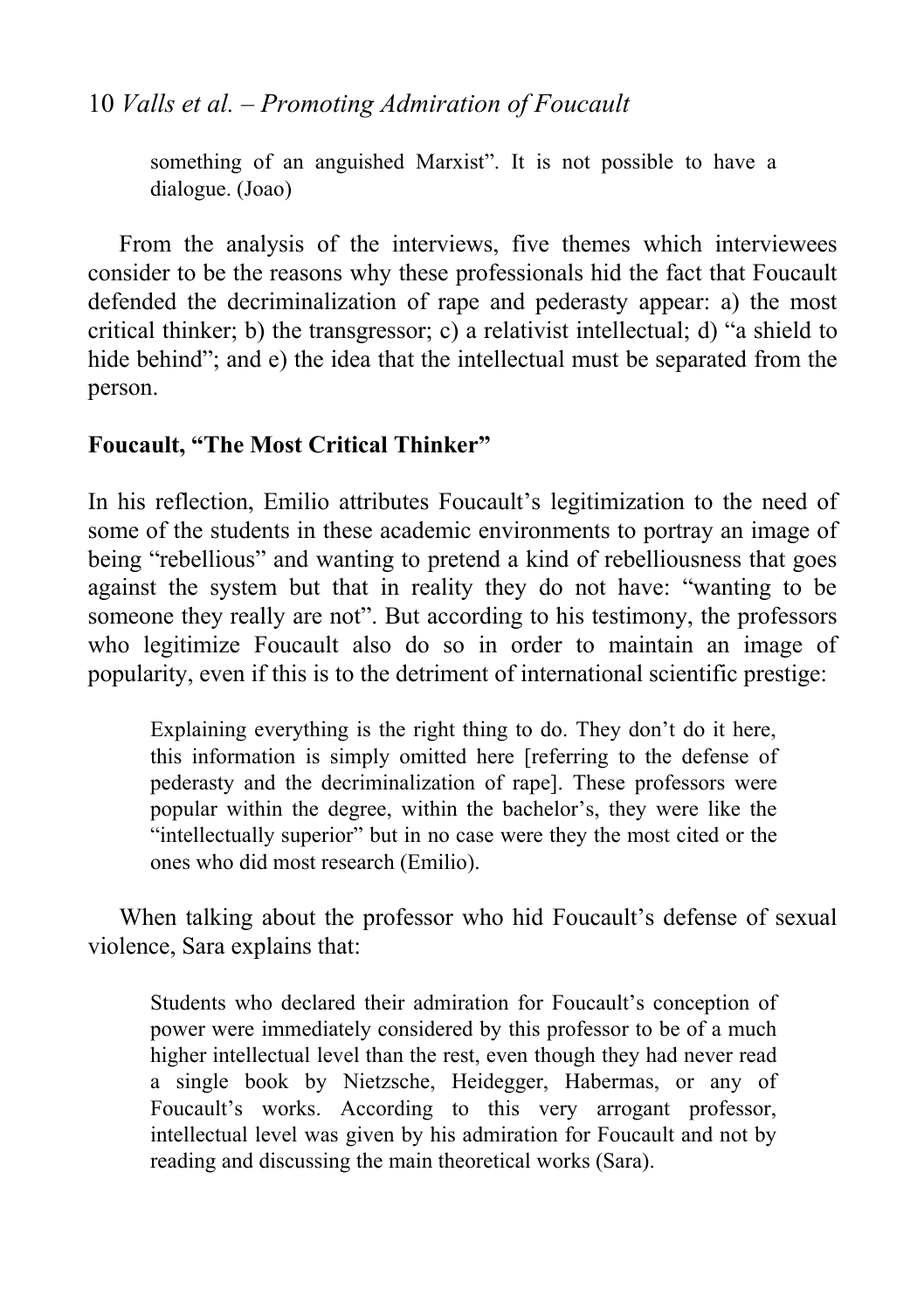Even on the few occasions in which this professor participated in public debates, she states that:

I was told that some years earlier, he did a public debate with a progressive, feminist and very intellectual professor, he quickly ran out of arguments. There was a second debate in which that professor brought in a philosophy professor as reinforcement, but they both ran out of arguments. They did not want to participate in any more debates. In any case, I saw very clearly that both he and Foucault himself were not only sexist, but also very mediocre intellectually (Sara).

However, those who have read Foucault know that none of his proposals were transformative, as Miriam does. While studying her degree she participated in seminars with a professor who, despite not having read Foucault directly, was related to the work of Pierre Bourdieu. It was from this contact that she became interested in Foucault's idea of the porosity of power and read several of his works such as Surveiller et Punir, Histoire de la folie à l'âge classique, although she acknowledges that she has yet to read Histoire de la Sexualité. In her words:

Foucault is not critical, nor postcritical, he is an archaeologist, that's all. His intention was not to change anything. (...) Foucault is not someone who transforms anything (...). There are elements that are not sustained, that are not grounded, I think there were works such as the Genealogy of Power, which is a very great work, very good, but I think that as he advances in his works he is going down, his argumentation is no longer so deep, so archeological, etc. and he has been taken as a guru (Miriam).

#### **Foucault, "The Transgressor"**

Part of academia has considered Foucault a reference author to make transgressive and groundbreaking analyses of social reality despite knowing that he defended power without any limits and that he never had any aim for social change. Manuel explains that a young researcher uses Foucault in his research work, despite having argued with him about Foucault's defense of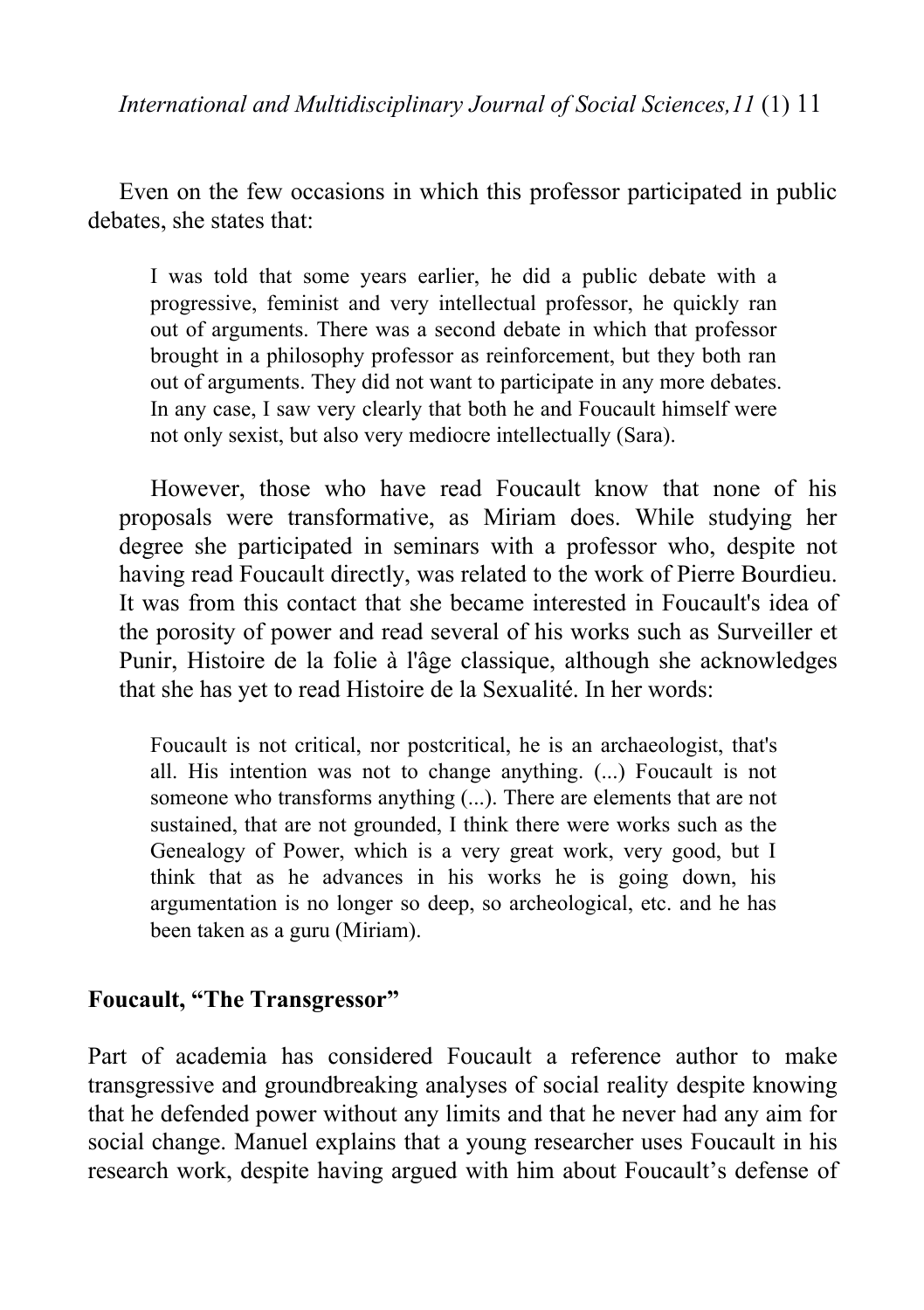rape and pederasty in his actions and work. However, even knowing this fact, the young researcher decides to continue using Foucault's work to present an analysis of power as a transgressive idea, to justify his position on the analysis of identities.

Along the same lines, Joao states that:

I saw Foucault as a conservative, which seemed very strange to me. But here in Brazil, everything arrives like that, in a hurry, like a fashion. At that time, we were transitioning from a dictatorship, and then all these texts came with great force... Foucault, Derrida... especially with great force in history (Joao).

Luisa, now a professor at a Brazilian university, explains that the Foucauldian discourse was non-existent in the 1980s when she and her colleagues studied the degree. However, among teachers and within Education, in the last 30 years the admiration for Foucault and his work has grown, which has ended up being dominant. In her words, the Foucauldian discourse "dominates the national organizations and those who do not follow the theory cannot present works. It is very widespread and for teaching positions as well".<br>Similarly, this discourse has ended up dominating in journals and

publishers, two areas of great relevance for those who decide to pursue an academic career to be university professors:

Here in Brazil Foucault's production has gained momentum in the 1990s and, especially, in the 2000s, there has been a change in Brazilian publishers and journals with the Foucaultian approach. I would say that it is currently the predominant approach in Brazil (Luisa).

In Spain too, Foucault was used by many university professors who saw power in all human relationships and everywhere and justified the need for violence to advance, for example, education. Andrés recalls the Foucauldian discourses of a group of professors who were known to be popular among the students in his bachelor's and who, despite not understanding anything they said, portrayed an image of groundbreakers. Now, among his colleagues, he also finds defenders of Foucault's work, as is the case of a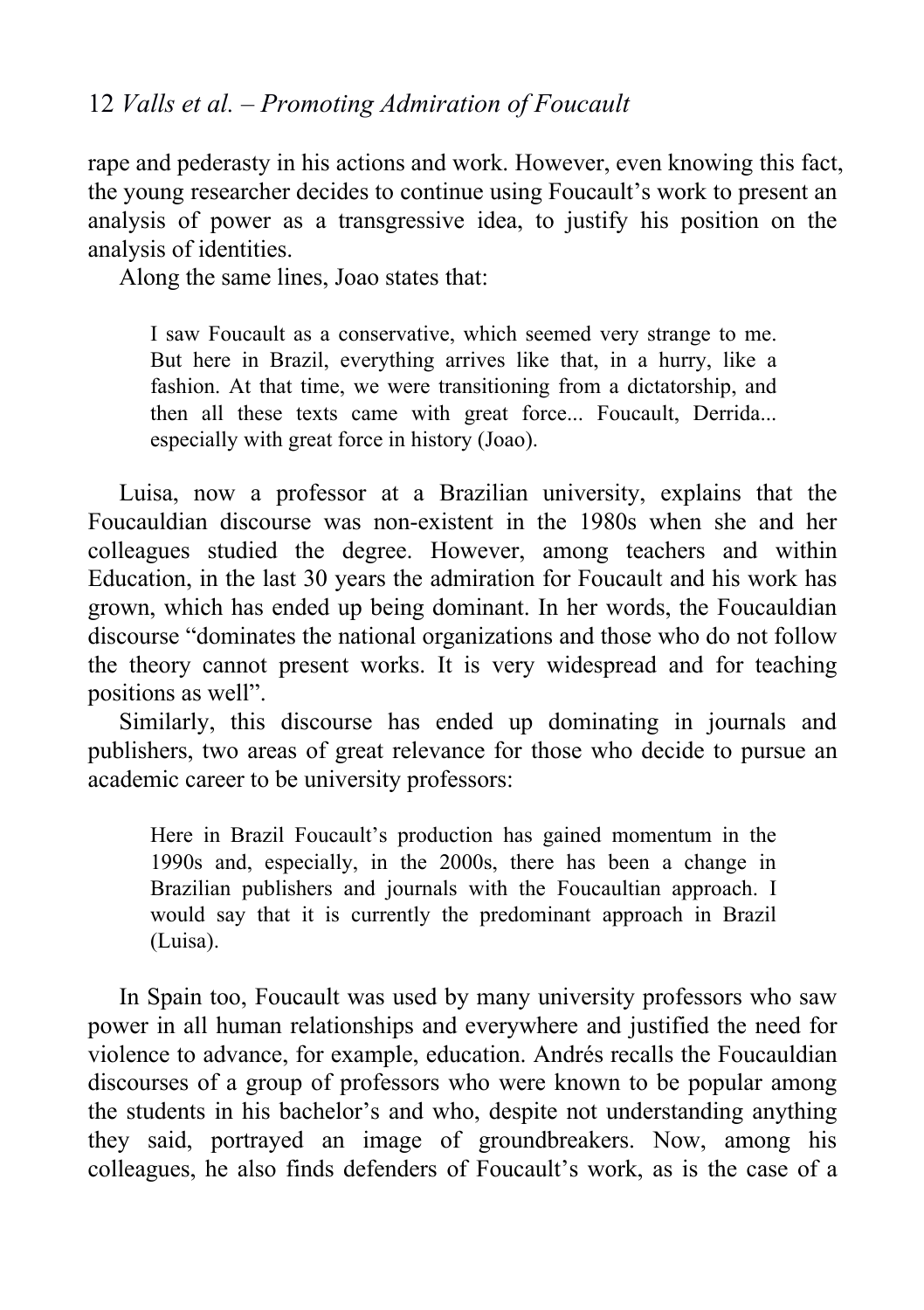professor who defends violence, going so far as to affirm that even rights in education have been achieved thanks to violence while labeling those who criticize violence as moralists:

For example, with sexual options, with sexual orientation, they say "if it is heterosexual it is something obligatory", that is to say, it is not something done in freedom, but when it is another type of orientation, then yes, it does have to do with freedom (Andrés).

Joao defines the 80s and 90s as "the fraud of the Foucauldian perspective and the postmodernists". He considers that these theories have been discredited and lost the strength they acquired then, but that at that time, their influence was especially strong in academia:

The university professors (...), some embraced him, and then he had a huge influence because in history, especially in Brazilian history, the French historiographic current of the Annales had a very big influence, and Foucault was hooked to this current. He had a powerful presence in the university but not in the social movements... perhaps [he did] in the embryo of the LGTB movements... Foucault came to Brazil many times, hand in hand with a philosophy professor (...). To me, it has always seemed avery suspicious proposal because it annuls the subject (Joao).

Miren narrates that part of the student body is fascinated by some supposedly revolutionary university professors who use Foucault:

Under an "everything is relative" premise... there were colleagues who were fascinated by this postmodern discourse that does not contribute to improving society and solving such a severe problem as child abuse, but leaves the door open to continue destroying the lives of many children forever (Miren).

In addition, Claudia's testimony shows the big and negative effects of Foucault's legitimation for the university's intellectual level. She had a professor who had done his Ph.D. in the USA and who, in the words of the interviewee, "introduced us to Foucault as a very interesting, transgressive and very progressive author". The atmosphere at her university was so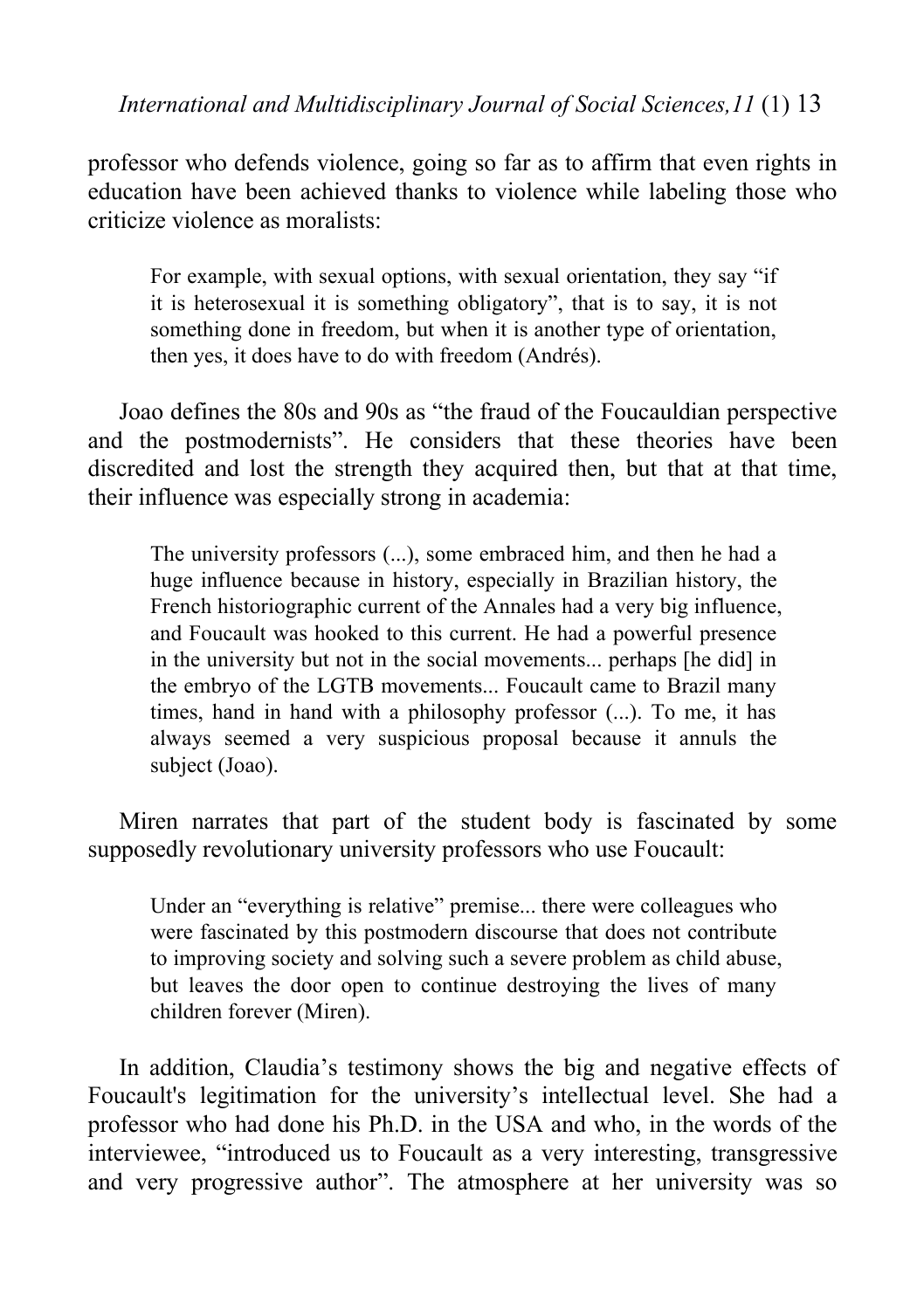favorable to Foucault that she thought she could not go without reading History of Sexuality and bought one of his volumes when she went to conduct an Erasmus fellowship in London. Subsequently, she met critical professors of high intellectual level who presented evidence not only of how Foucault had defended rape but also of how much of his writings were his own witticisms already falsified by scientific research and by the rigorous reading of the main works on the subject.

# **Foucault, a "Relativist Intellectual" Widely Used as an Ally to Gain Supporters**

Júlia recalls that one of her professors became popular with a relativistic discourse that denied the idea of truth. This made it easy to do and say anything (anything goes) without the need to argue or act with ethical coherence between one's ideas and practices, especially within the academic environment where, from a Foucauldian perspective, this demand for coherence would be interpreted as coercion:

Speaking of Foucault, the professor argued that everything was the same, that there was no absolute truth, defended his inconsistency and his practices, which were often not "normal" as a professor. This position led him to have an image of a "cool" person. Information about Foucault's position on rape and pedophilia was hidden, so if he did it, nothing would happen, as Foucault said (Julia).

However, such a level of coercion towards Foucault's legitimation cannot be understood without a favorable context that has been brewing for years and in which professors who have not read Foucault and other main intellectual authors actively participated. The testimony of Raul, a student of Philosophy in the 1980s, is especially revealing. He found an environment dominated by Foucault's work where those who had a higher intellectual level were disregarded. With a great and diverse intellectual background, including the most important philosophical bibliography, he recalls that

I found myself in a Faculty of Philosophy where the Foucaultfollowing faculty not only dominated but also considered the students who admired that author as very intelligent, and those who preferred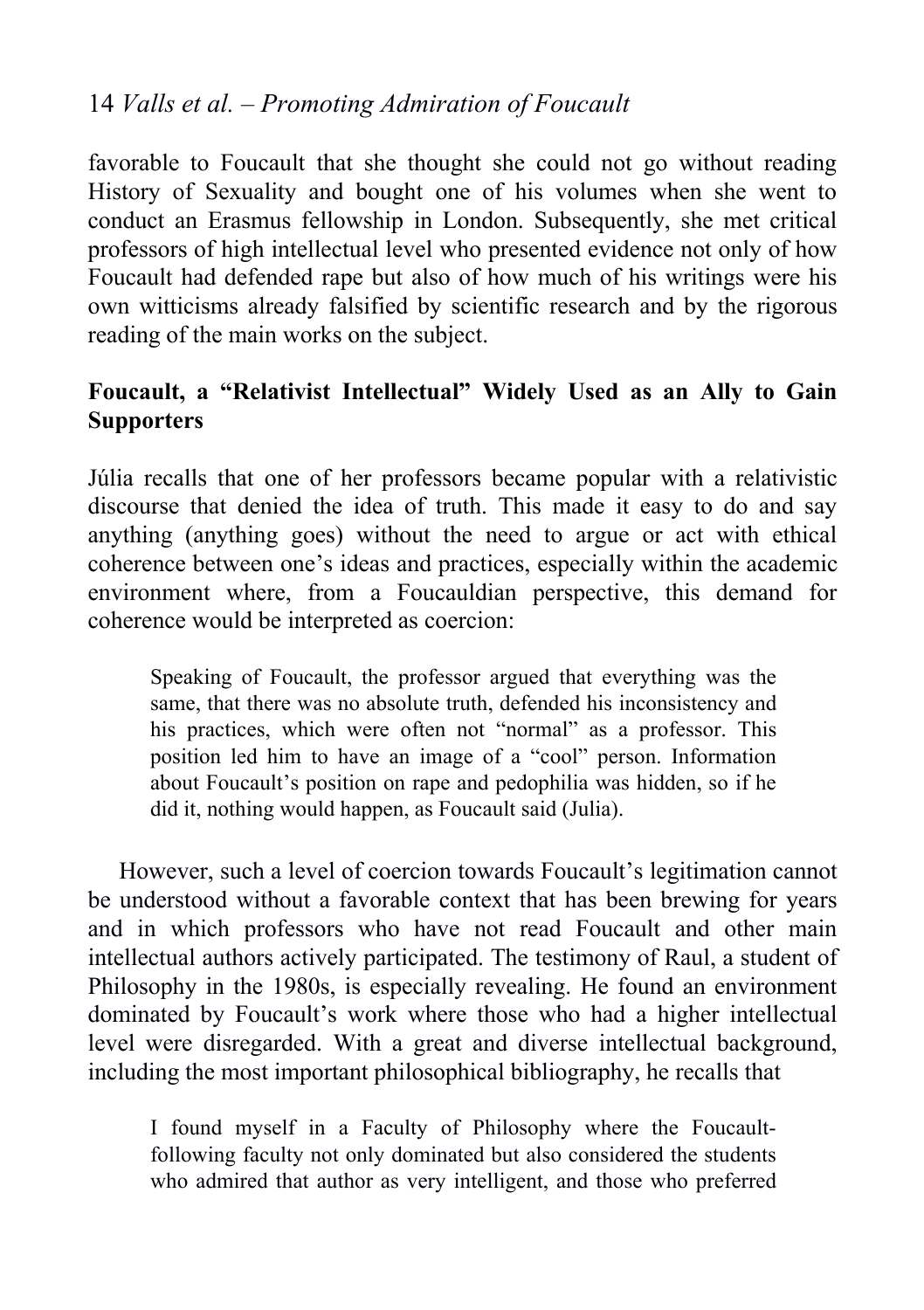the work by authors such as Plato, Kant or Habermas, less intelligent, whether they were students or faculty. I was amazed at the very low theoretical level of the Foucaultian professors; not only did they recognize that they did not read the main classic works of philosophy, but their comprehensive reading of Foucault's works was very poor. (...) Well, at least it helped me to read the main works of Foucault and see that he was not only a supporter of sexual violence but also how he invented history and philosophy instead of reading it in first hand (Raul).

Moreover, the participants also referred to cases in which university professors who identified themselves with Foucault's postmodern theory and explained it in their classes justified pederasty publicly. Thus, Foucault's theory served to teach about unproblematizing child sexual abuse. Miren explained this when referring to a university professor of Sociology she had during her doctoral studies:

One of them explained his research line on sexuality and within it on sexual abuse of minors by adults. Based on the work of Foucault, he made a compelling defense that the social problem of this issue was when adults made a problem out of it by making children aware that it was something terrible. He would say things like "if they don't experience it as something bad, as something traumatic, why do we adults have to make them experience it as a problem? (...) It is society that turns these children into traumatized people with mental sequels" (Miren).

This same stance was reported by another participant, Rebeca, but in this case, she referred to the field of Communication studies:

In my first years as a professor of Communication Theories, a debate arose around the figure of Foucault. I presented him as a postmodernist author, who denied the value of science and ethics; everything was a question of power, according to the author. By showing his statements, his defense of the decriminalization of sexual violations and, therefore, of the sexual abuse of minors was evident. At that time, a student emerged in favor of Foucault and his position on abuse; according to him, a professor of another career defended in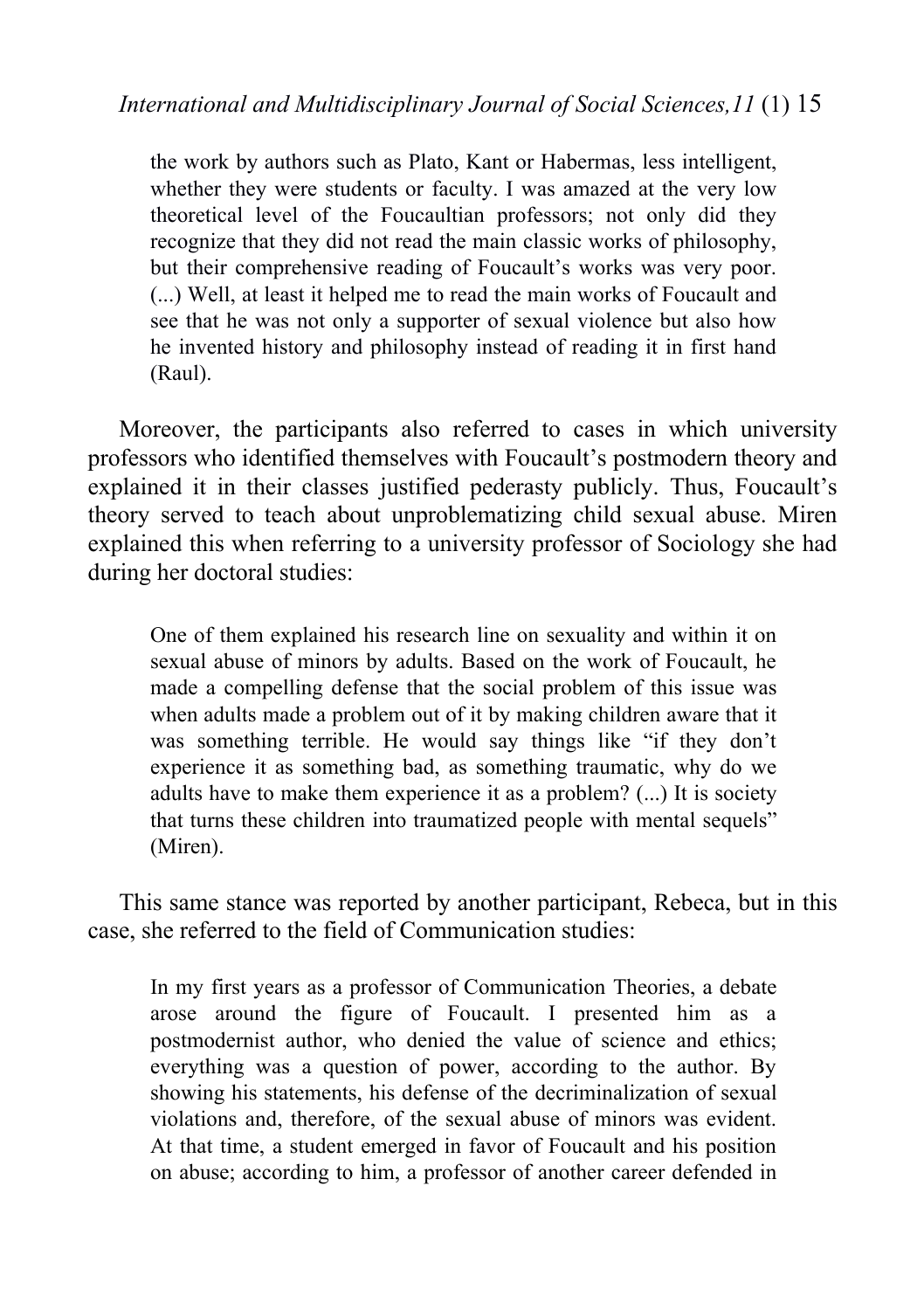his classes the sexual abuse of minors as one more sexual option and was based primarily on Foucault. The student had assumed the positions of Foucault and the professor, mainly because everything was relative and "who decided what one could or could not do since everything was power?" The student was quite alone since the rest of the class perceived this position as absurd because, in reality, it was a defense of the abusers and a violent contempt for the girls and boys (Rebeca).

#### **An Adequate Shield to Hide Behind**

Some participants shared that they thought some professors hiding Foucault's defense of sexual violence talk about him and his work to justify and hide their behavior, either perpetrating sexual violence themselves or being allies of harassers. Not condemning Foucault's behavior regarding rape and pederasty works to avoid questioning and condemning their own behavior as harassers or as allies of harassers. A graduate in Art History, Clara, deepened on this:

I think that a context has been generated in which nothing can be said about some authors, and I believe that having referents like these also serves some people to cover up things they do. I mean people who know what Foucault has done and justify it and cover it up... it's great for them to have a person like Foucault who defended it and you don't have to question what you do. And this is terrible, especially in the feminist movement, because of the enormous incoherence between what you say and what you do, which leads people not to trust the transformative power of that movement (Clara).

Similarly, Luisa attributes it to the fact that Foucault's theory represents a perfect alibi to justify one's own reprehensible actions:

How can they continue to admire him, knowing [that he has committed pederasty and rape]...? My analysis is that a small part of those people agree with that because it is a theory that has become very popular even to justify their own attitudes. I'm talking about both women and men: women who justify that love is nonsense and use the theory as a perfect excuse to abuse other people themselves. There are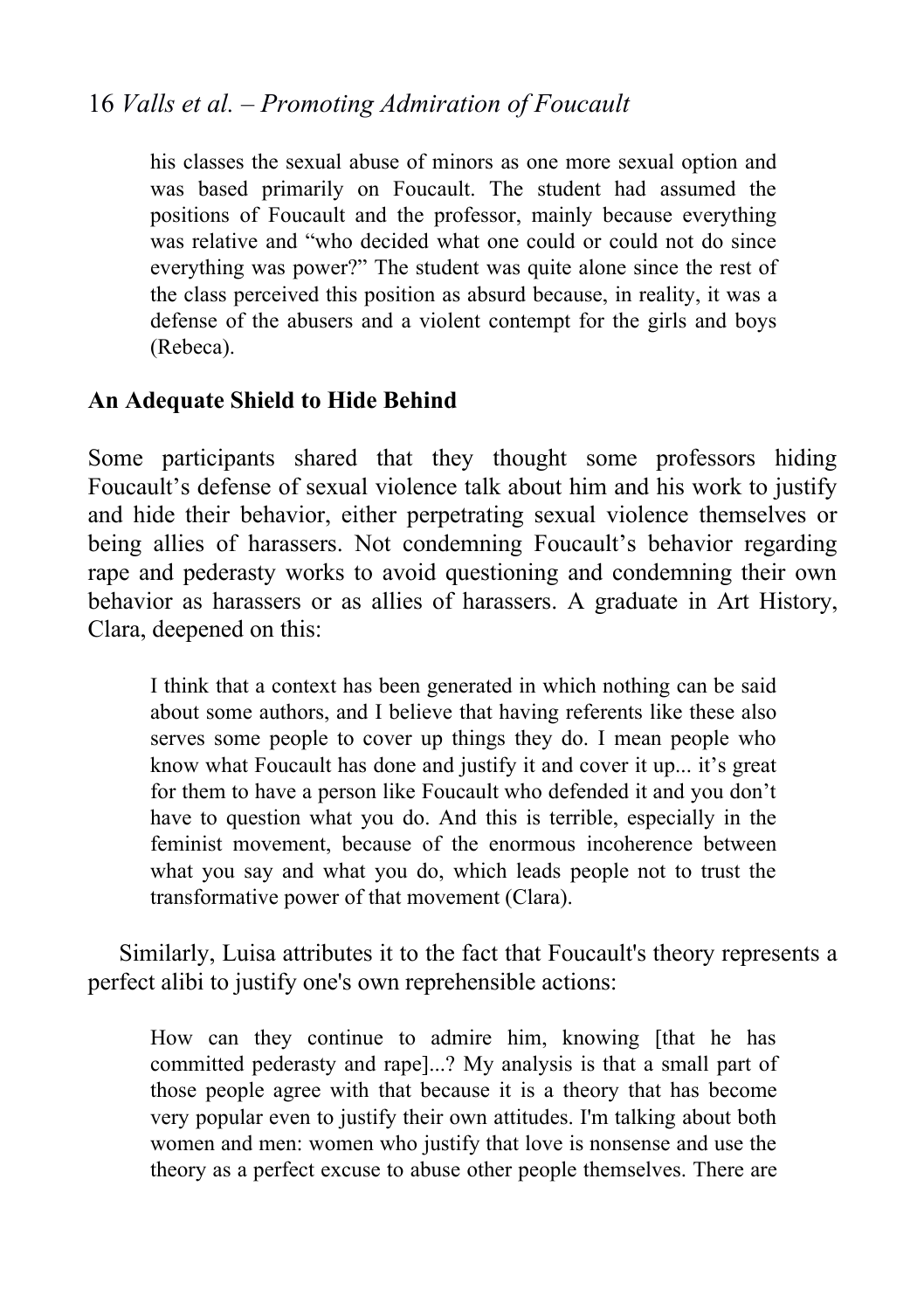very famous people I have worked with who are very incoherent in everything, and [Foucault's] theory helps them justify the incoherence (Luisa).

Andrés also referred to Foucault's defense of pederasty as an uncomfortable issue for some people. His testimony points out the refusal to continue talking about Foucault when the subject of his defense of pederasty within his work is brought up:

A couple of daysago talking with a colleague about this book on the history of sexuality, the conversation began with the seminar, well how interesting and so on, and then I said to him, "well we are now reading "The history of sexuality" which is very interesting", and I told him about this passage that talks about the industrial worker, well the industrial employee who abuses and is a pedophile and so on and well I realized that he did not want to continue talking about it… (Andrés).

In addition, testimonies such as that of Natalia highlight two fundamental aspects to understand the defense of an author who defended the decriminalization of rape and pederasty in his work and his life. On the one hand, these professors had not read Foucault nor other main authors. On the other hand, when faced with students who had read and questioned him, these professors used the only mechanism they had to impose themselves: to repress others using their academic status and their power of evaluation. This is what happened to Natalia during the reading of her Pedagogy thesis, when one of the professors who was part of the examining board accused her of not having read Foucault sufficiently and not having interpreted him correctly:

The anger with which he spoke to me was noticed not only by me but also by other people, including my family. I was shocked because I had worked with him for several years in his research group, and he had never read any of Foucault's works. Moreover, the interpretation of the quote that he considered incorrect was not mine but Chomsky's, as I had quoted in the text(Natalia).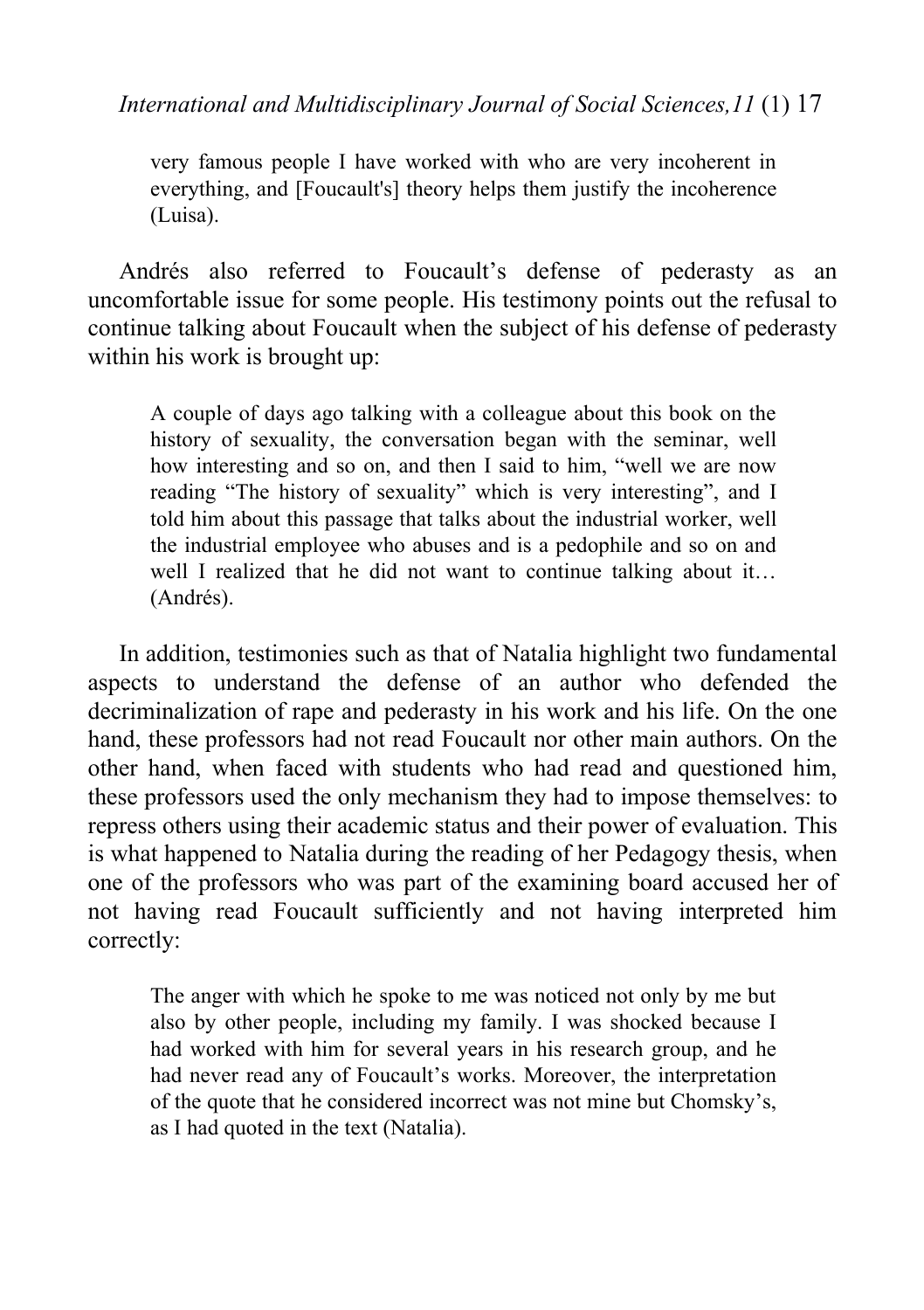Arnau is a former graduate student in the literature field and is currently a teacher in an official language teaching center. During his bachelor's in the 90s, the figure of Foucault only appeared in one course, but without highlighting him above other authors. However, in the 2010s, he found him again in his master's, and in a very different environment where he was divinized. In his words:

They talked about Foucault here, Foucault there, the pendulum... and they started to make these head fucks... I mean, really, it was as if they were hallucinated, they talked a lot about him, but only about this work [Surveiller et punir] and basically among students and some professors, but basically among students. And it was a very revered thing, very reverential, as if talking about him gave status (Arnau).

Here it should be noted that mentioning the "pendulum" denotes a lack of knowledge about the work of Michel Foucault and shows that those who speak of it have not even read it, since Foucault's pendulum has nothing to do at all with his work. Arnau explains that some of his colleagues talked about Foucault in order to flirt, showing they had not read Foucault nor other main intellectuals:

It was a matter of pontificating, rather than speaking or giving an opinion on such a thing. It was something to say to you: "wait, as he [Foucault] says, history, I don't know what, the pendulum, the swings...". Had they read it? Well, I don't think so, or at least not in depth (Arnau).

Maria was trained in law in the seventies, where she never heard of Foucault, nor during her teaching career as a law professor in a Spanish university. However, she did hear about him during her years of militancy in a political party identified as left-wing.

I have not read Foucault, and it rings a bell to me from references of other authors. From when I was reading something, for example in El Viejo Topo, which was a magazine we used to buy some time ago, and there were many references to Derrida, for example, to "modern" authors (...) To me, from the beginning, they were authors that seemed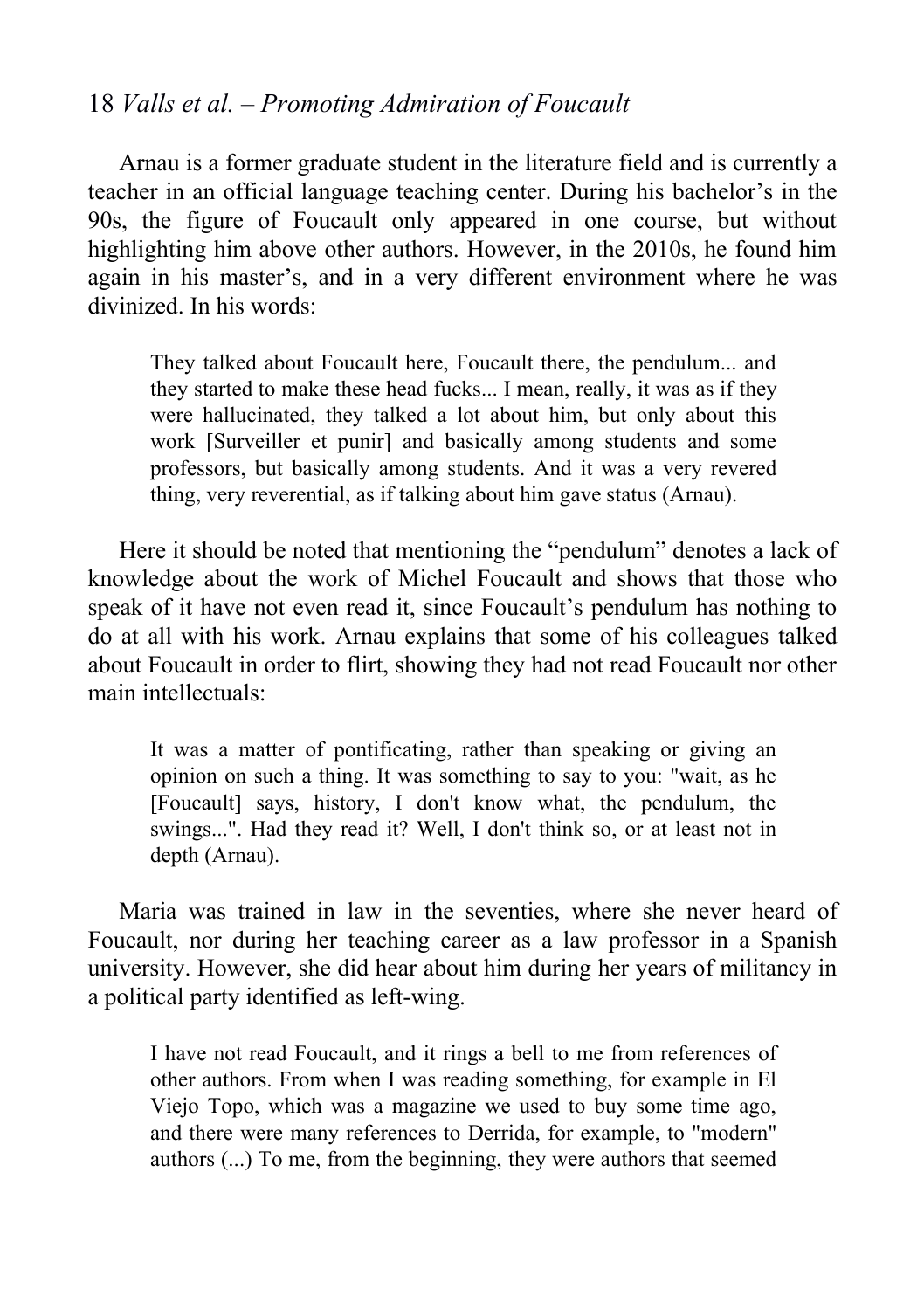to me very difficult to understand... Their discourse was that, very postmodern, that is to say, it was very far away for me (María).

Like other interviewees, when Maria is asked if those who had Foucault as a reference knew about his defense of pederasty and rape, she answers "I don't think so, they had no idea", although she specifies that she is referring to the people around her: "There would have been many people who did, who would have looked into his work and would have known [of Foucault's defense of pederasty], but the people around me did not". Even so, she also considers that if they had known about it, some would have continued to refer to Foucault (and Simone de Beauvoir) "because they had that halo of revolution, of rupture...".

#### **Indeed, The "Intellectual Must Be Separated From The Person"**

Some testimonies collected explain the idea of the need to separate the work from the author to justify that the ideas defended in his books can be very transformative even if they do not correspond to his personal life. Joao points out that in some studies, such as in Philosophy, this separation is in great demand and explains that it is unfortunately very common in Brazil. However, he also points out that Foucault's work is clear, for example, in its defense of rape, and coherent with his actions:

It is very common with Foucault and others like Heidegger, for example. But when you read the book of the History of Sexuality, there I became very aware of what he defends, of rape, he has a conception of pleasure, as if the one who feels pleasure can do everything... and yes, people consider that those are different things... For me in History, Anthropology, Sociology, Linguistics, where I work more, there is this tendency to think that one thing is "the thinker" and another one is the person. Something totally contrary to what authors such as Paulo Freire, for example, said very clearly (Joao).

Likewise, Ruth studied Sociology and had a professor who defended pederasty and to whom Foucault provided a basis for defending "the right of children to feel pleasure", thus vindicating sexual relationships with minors.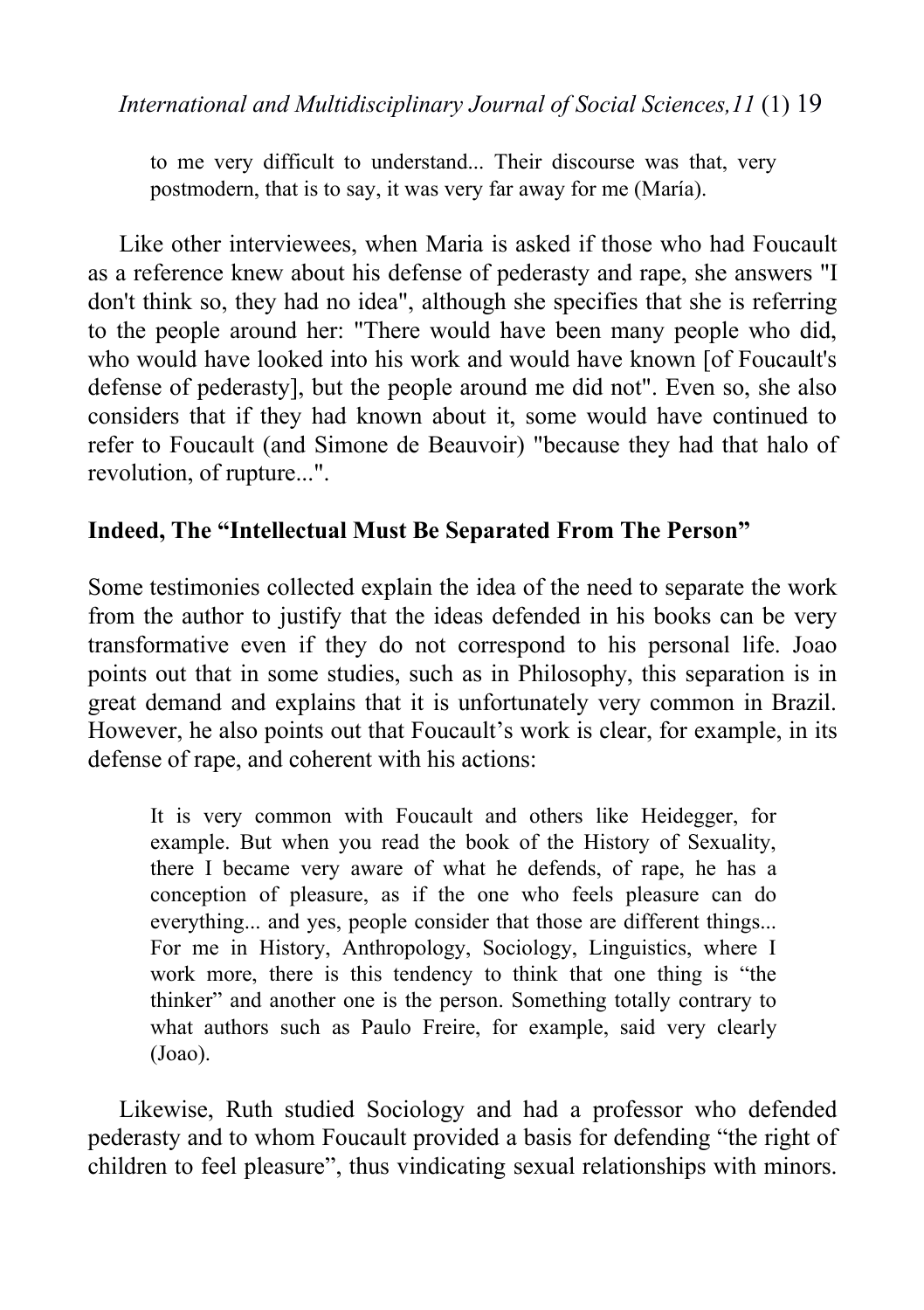In the interview, Ruth recalls the discomfort that these discourses generated in an academic degree that she had chosen with the motivation of working to contribute to the improvement of society:

I had a professor who defended pederasty and I was such a good student that I skipped his classes! Because I thought: 'I can't do this, what is this?' The first day of class... He said: "the right of children to feel pleasure". It was so disgusting! And he was showing off. Well, he and others like him were defending these people, but I think it was like an idea of: "I wish I could be like him". I think that since Foucault has been considered so much as a great author, many people have also wanted to be a great author or a great name, you know? I don't know if it was the case of this professor, but of course it is like:"I also defend what he defends to see if this way I get a little closer to being recognized for something" (Ruth).

Clara identifies the predominance of postmodern authors in her student days, especially in the field of Philosophy with which she had much contact through friendships (roommates). However, her testimony stating that Foucault's work has been considered a tremendous intellectual reference, separated from the author, by participants in social movements in the field of feminism, leisure education (esplai), and left-wing political parties is very relevant:

And later, in the esplai movements where I gave a training and talked about Foucault, a boy became very defensive of Foucault with the argument that in the philosophy course they were told that it was essential to separate the author from the work, that we cannot demonize them because if not, we are left without referents. Although it is known that they have done wrong things... it was necessary to separate and this, we have also seen it in artists (Clara).

Leire, currently a PhD student in Education at a university in the USA, explains that although Foucault is not included in most classes, he is present through some of the professors who are advisors of theses from a Foucauldian perspective. She is surprised to recall conversations with fellow doctoral students: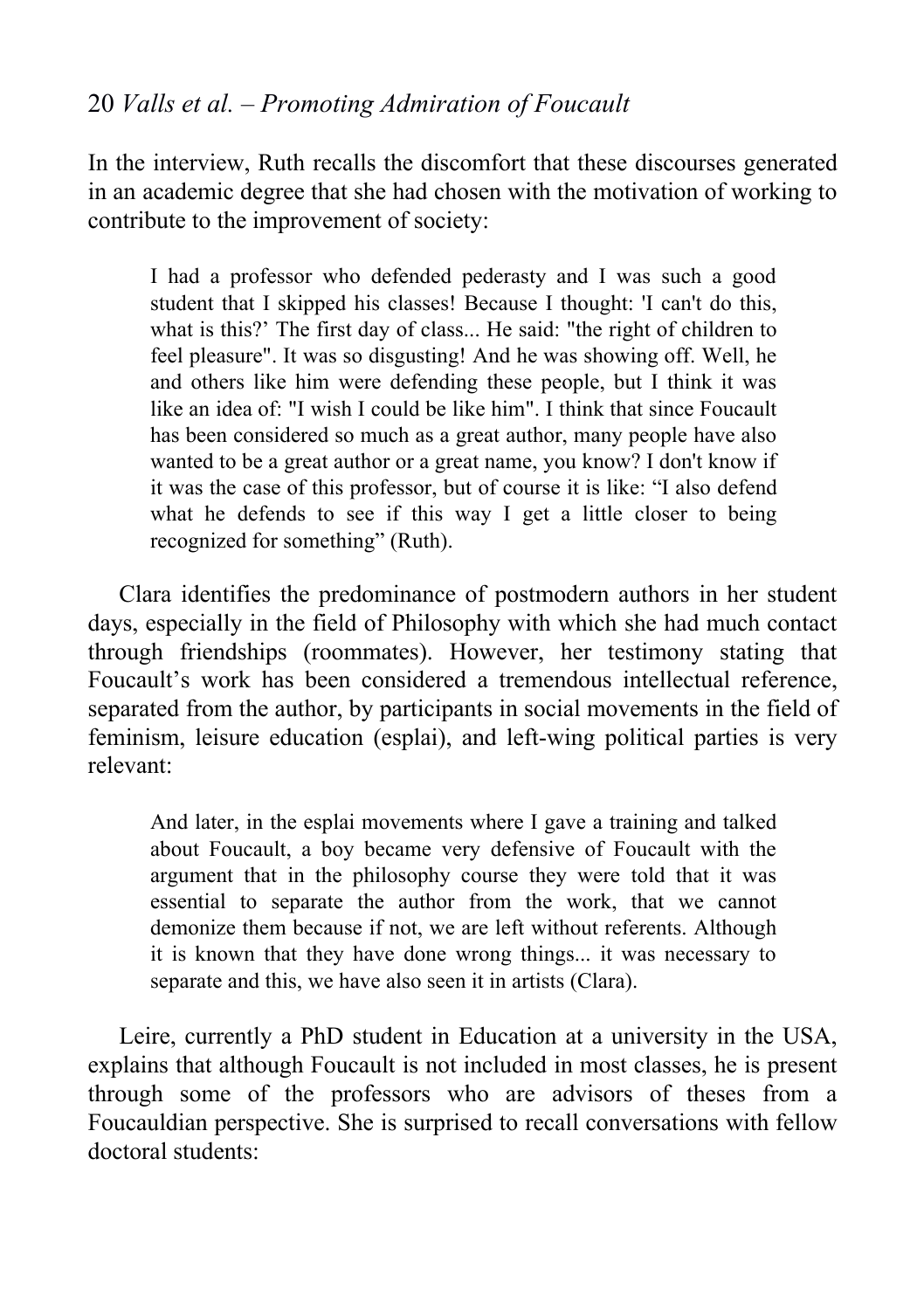So that surprised me, like the calmness with which she said it [that Foucault defended pederasty and the decriminalization of rape] and then the calmness with which she defends this author. Like totally separating: one thing is that he defended this and the other thing is that he is a super smart and super important guy and that he has made a super great contribution to the Social Sciences. I mean, she didn't say it like that, but that's the feeling she had (Leire).

The lack of critical capacity may also explain the growing admiration for Foucault. Luisa expresses it: "New people have been hired who, at the beginning, it was more about an admiration towards a view they had never heard before about power relations. They seemed to be dazzled by an idea that seemed very intelligent to them". Luisa's testimony clarifies that this false image of Foucault is a key element to understand why an important group of professors end up supporting adiscourse totally contrary to democratic values, equality and sexual freedom:

Another group that is larger, they join because it is a discourse that you think that way or you are not intelligent, you are naive, you are misplaced, you are authoritarian, you disguise your desire for power and you disguise it in transformation. Mainly people who were trained in that discourse behave by that dominant coercive discourse, they are afraid of not being seen as intelligent people, it is a trap. A famous example here is that of a 40-something teacher and a 16-year-old student, and their argument is that in Brazil we are freer in sexuality. (Luisa)

#### **Discussion**

Teaching Foucault and hiding the author's defense of sexual violence, including pederasty, because of not having read Foucault's works or while knowing such defense but consciously deciding to hide it, means acting as hooligans of Foucault, that is, defending the author regardless of both his behavior and its human consequences, and the intellectual rigor of his publications. In this article, we have shown that many professors and authors who used Foucault and his work hid the fact that he defended the decriminalization of rape and pederasty. Portraying Foucault as the most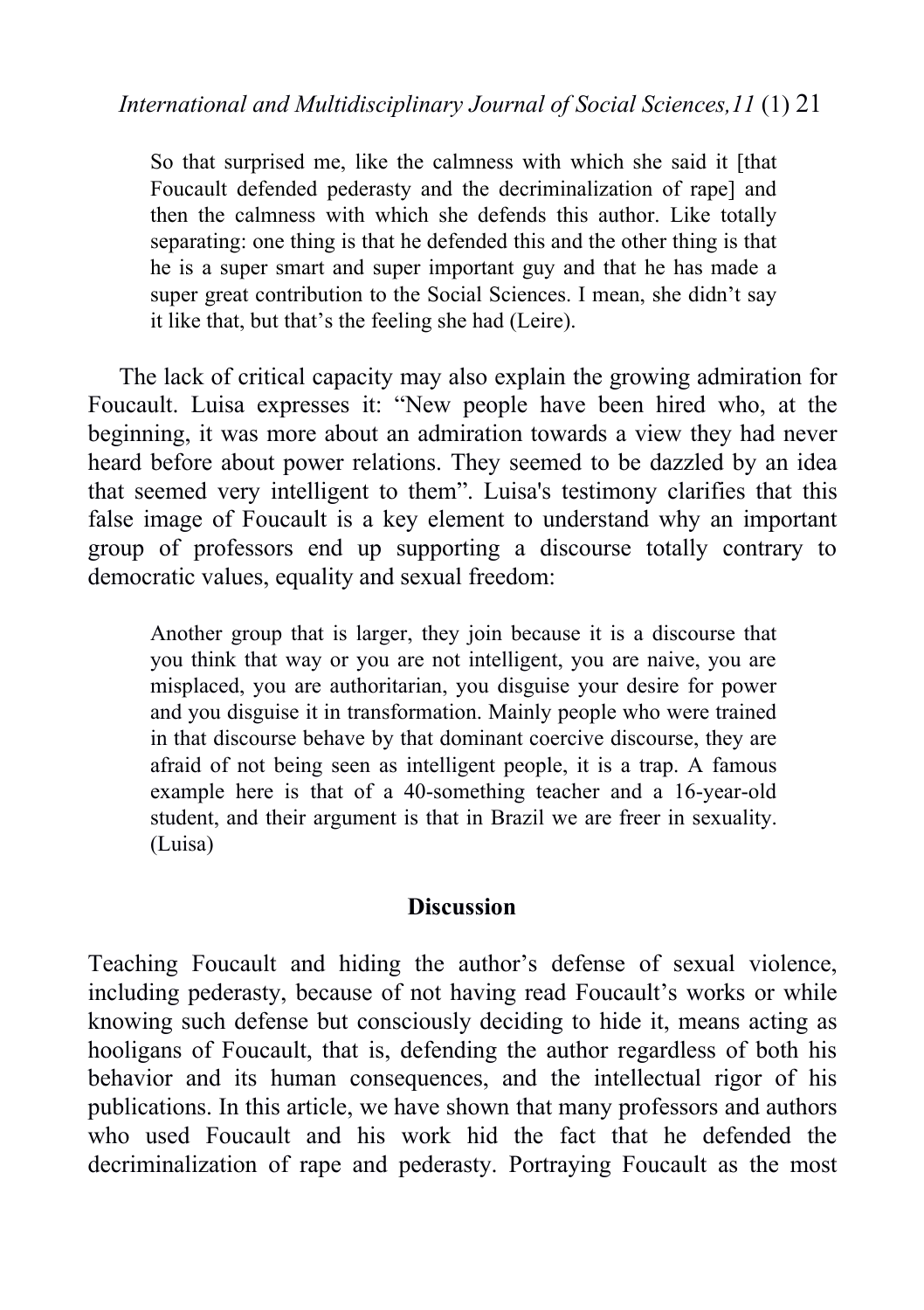critical thinker, the transgressor, and a "relativist intellectual", while hiding his defense of sexual violence, contributes to perpetuating gender violence and child sexual abuse, two manifestations of sexual violence that Foucault pushed to be decriminalized. The social and academic implications of showing that these professors and authors knew this fact are important, both socially and academically.

Professors and authors who knew that Foucault had defended rape and pederasty but decided to hide it from their students or other audience and/or have not publicly acknowledged their error have ultimately supported harassers. This way, they have shown that one can act the way Foucault did and nothing will happen and, in turn, one can even get followers and become famous. Moreover, professors and authors doing this are lying to their students or audience, as they are consciously hiding crucial information from them.

Furthermore, participants stated that some professors and authors who knew that Foucault defended the decriminalization of violence and child sexual abuse have themselves done the same in their classes: support sexual violence as one more form of social relationship, considering that all social relationships are expressions of power for them. Some of these are university professors whose primary theoretical referent is Foucault, the starred postmodern and relativist author they explain in their classes. Of course, this not only legitimizes all kinds of sexual violence but also encourages it. In these cases, defending Foucault can become "a shield to hide behind".That is, being a hooligan of Foucault, who defended the decriminalization of rape and pederasty, may have to do with oneself being related directly or indirectly with sexual violence, which can include its perpetration, protecting perpetrators, attacking victims, and/or harassing those who support victims, that is, perpetrating isolating gender violence ([Vidu](#page-25-0) et al., 2021; Aubert & [Flecha,](#page-23-0) 2021). When this occurs, the hooligan behavior can include insisting on the idea that Foucault, the intellectual, must be separated from the person of Foucault. Again, this separation can easily work to justify oneself. Overall, all these stances reproduce the same case as Althusser's: saying that there is Althusser's work on the one hand (despite their very poor intellectual level) and the fact that Althusser killed his wife on the other. There are many intellectual referents who are both brilliant academically and in their private life. Participants' testimonies presented here could be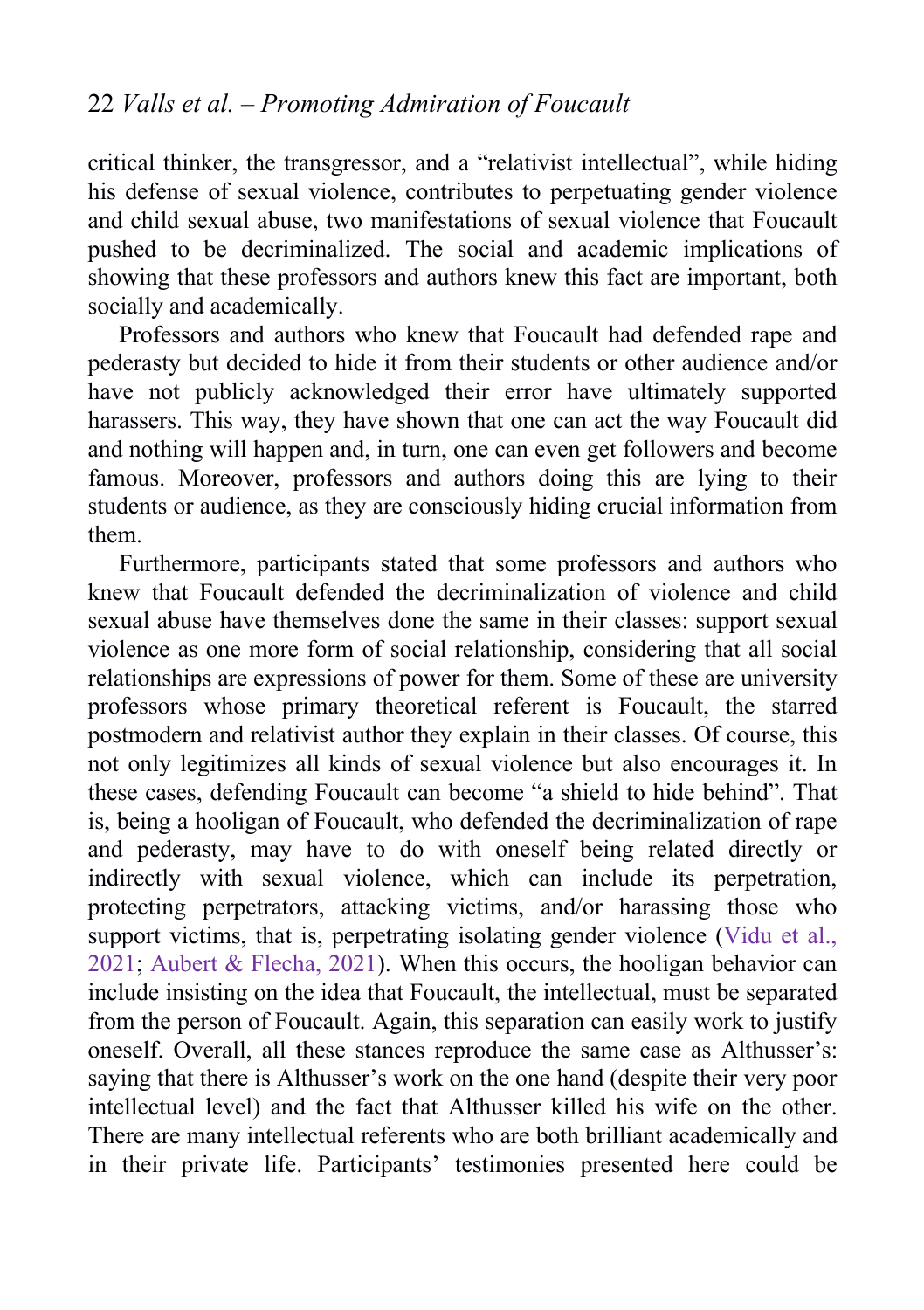<span id="page-23-0"></span>considered for understanding why some people might choose Foucault rather than many coherent authors.

#### **Conclusion**

This article reports qualitative research that shows that many professors teach Foucault's work in universities hiding his defense of sexual violence, including rape and pederasty. As discussed, this has serious repercussions both for the academy (intellectual rigor) and for society. Moreover, and importantly, this research shows that teaching Foucault and supporting his work and persona while knowing his defense of sexual violence implies taking a personal stance regarding acts of sexual violence in society, such as rape and pederasty, about which Foucault wrote and acted to be decriminalized.

In a time when there is international concern about the social impact of the social sciences and humanities ([Sordé](#page-25-0) Martí et al., 2020), community commitment to not praise authors who have defended any kind of violence in their academic work and life is crucial. Those authors' impact in the social realm is not only null in terms of eliminating social problems, but they have even worsened some of the most pressing and devastating ones, such as child sexual abuse. Yet this is not only what Foucault achieves, but also what others also contribute to by supporting Foucault's work and behavior while knowing and hiding the author's defense of sexual violence. This line of research requires more data of diverse nature to continue the inquire into these findings.

#### **References**

Althusser, L. (1992). *L'Avenir dure longtemps*. Stock/IMEC.

- Aubert A, & Flecha R. (2021). Health and Well-Being Consequences for Gender Violence Survivors from Isolating Gender Violence. *International Journal of Environmental Research and Public Health, 18*(16), 8626. <https://doi.org/10.3390/ijerph18168626>
- Castells, M., Flecha, R., Freire, P., Giroux, H. A., Macedo, D., & Willis, P. (1994). *Nuevas perspectivas críticas en educación*. Paidós.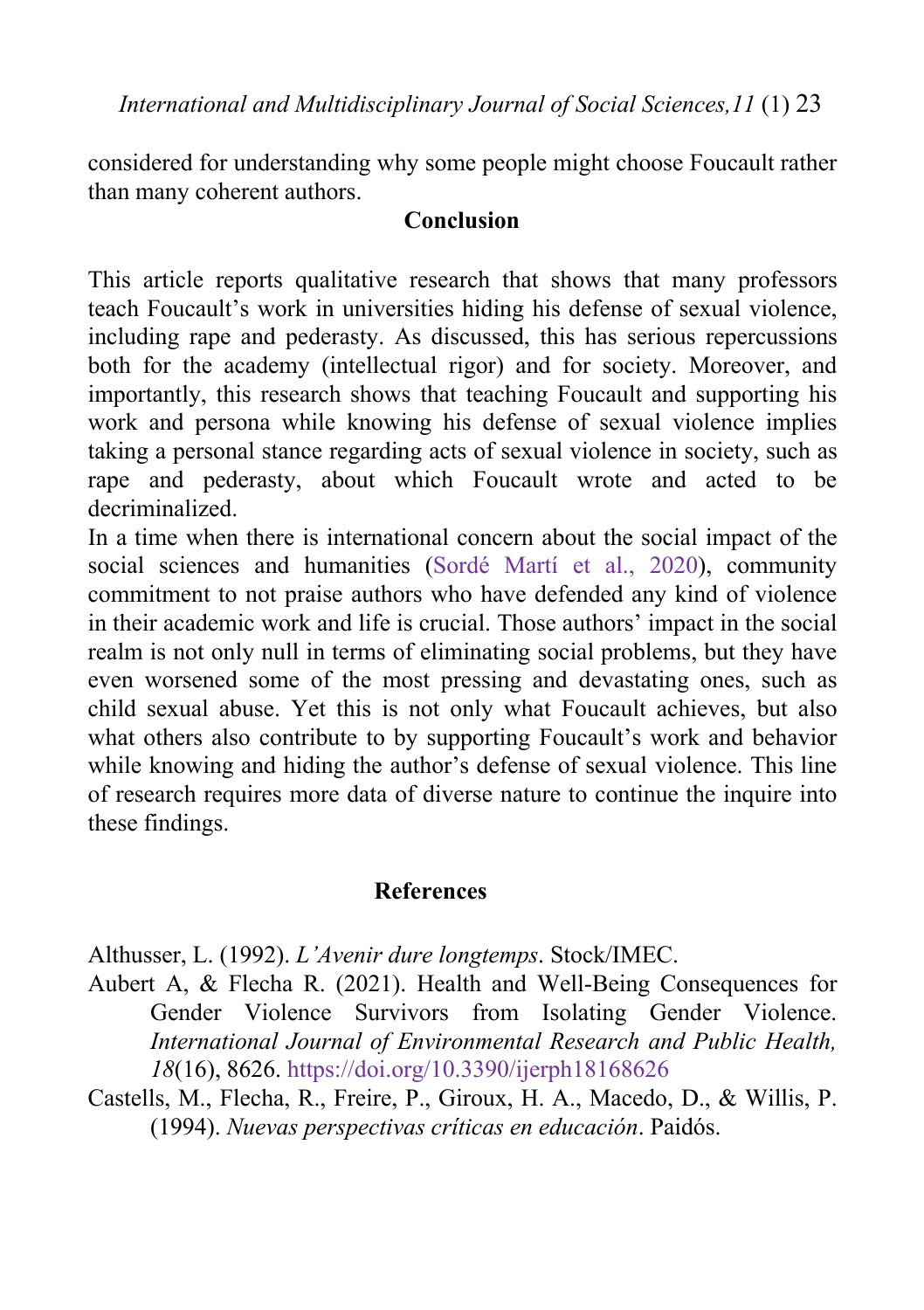- <span id="page-24-0"></span>Cooper, D., Faye, J.P., Faye, M.O., Foucault, M., Zecca, M. (1977). Dialogue sur l'enfermement et la répression psychiatrique. *Change*, 32-33, pp. 76-110.
- Derrida, J. (1967). *De la Grammatologie.* Editions de Minuit.
- Flecha, R. (1989). Conversant amb Paulo Freire. *Temps d'Educació, 1*, 105- 9.
- Flecha, R. (1999). Modern and Postmodern Racism in Europe. Dialogic Approach and Anti-Racist Pedagogies. *Harvard Educational Review, 69*(2). 150-171. doi: <https://doi.org/10.17763/haer.69.2.3346055q431g2u03>
- Flecha, R., Gómez, J., & Puigvert, L. (2003). *Contemporary Sociological Theory*. Peter Lang. Pub.
- Foucault, M. (1976). *Histoire de la sexualité 1. La volonté de savoir.* Gallimard.
- Foucault, M. (1984a). *Histoire de la sexualité 2. L'usage des plaisirs.* Gallimard.
- Foucault, M. (1984b). *Histoire de la sexualité 3. Le souci de soi.* Gallimard.
- Giroux, H.A. (1992). *Border Crossings: Cultural Workers and the Politics of Education*. Routledge.
- Giroux, H. A., & Flecha, R. (1992). *Igualdad educativa y diferencia cultural*. El Roure.
- Gomez Gonzalez, A. (2021). Science with and for society through qualitative inquiry. *Qualitative Inquiry*, *27*(1), 10-16.
- Gómez, J., Latorre, A., Sánchez, M., & Flecha, R. (2006). *Metodología comunicativa crítica*. El Roure.
- Gómez, A., Padrós, M., Ríos, O., Mara, L.-C., & Pukepuke, T. (2019). Reaching Social Impact Through Communicative Methodology. Researching With Rather Than on Vulnerable Populations: The Roma Case. *Frontiers in Education, 4*. <https://doi.org/10.3389/feduc.2019.00009>
- Gómez, A., Puigvert, L., & Flecha, R. (2011). Critical communicative methodology: Informing real social transformation through research. *Qualitative Inquiry*, *17*(3), 235-245.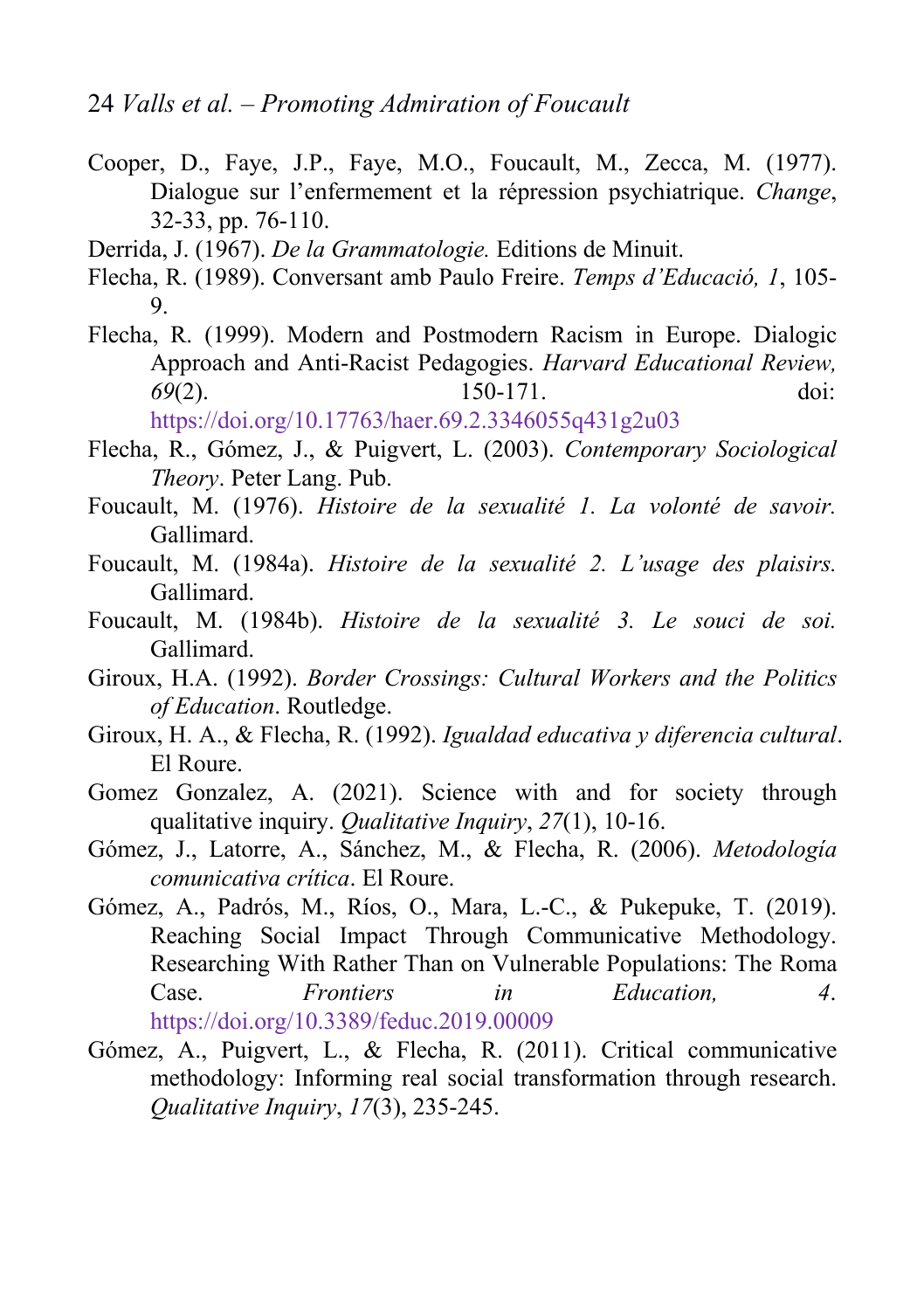- <span id="page-25-0"></span>Gómez, A., Siles, G., & Tejedor, M. (2012). Contributing to social transformation through Communicative Research Methodology. *Qualitative Research in Education*, *1*(1), 36-57.
- Lloro-Bidart, T., & Semenko, K. (2017). Toward a feminist ethic of self-care for environmental educators. *The Journal of Environmental Education, 48*(1), 18–25. [https://doi.org/10.1080/00958964.2016.1249324](https://psycnet.apa.org/doi/10.1080/00958964.2016.1249324)
- Oksala, J. (2011a). Sexual Experience: Foucault, Phenomenology, and Feminist Theory. *Hypatia*, *26*(1), 207–223. <https://doi.org/10.1111/j.1527-2001.2010.01153.x>
- Oksala, J. (2011b). How is feminist metaphysics possible? A Foucauldian intervention. *Feminist Theory*, *12*(3), 281–296. <https://doi.org/10.1177/1464700111417667>
- Roca, E., Gomez, S., Carbonell, S., & Canal, J. M. (2021). Impacto del viaje de Freire a Valencia. *Social and Education History*, *10*(3). Doi: <https://doi.org/10.17583/hse.8911>
- Roca, E. (2021, August 13th). Los antifeministas engaños sobre Foucault. *El Diario Feminista.* [https://eldiariofeminista.info/2021/08/13/los](https://eldiariofeminista.info/2021/08/13/los-antifeministas-enganos-sobre-foucault/) antifeministas-enganos-sobre-foucault/
- Snyder, H. (2019). Literature review as a research methodology: An overview and guidelines. *Journal of Business Research*, *104*, 333-339.
- Sordé Martí, T., Flecha, R., Rodríguez, J. A., & Bosch, J. L. C. (2020). [Qualitative](https://journals.sagepub.com/doi/10.1177/1077800420938104) Inquiry: A Key Element for Assessing the Social Impact of Research. *Qualitative Inquiry*. <https://doi.org/10.1177/1077800420938117>
- Taylor, C. (2009). Foucault, Feminism, and Sex Crimes. *Hypatia*, *24*(4), 1– 25. [http://www.jstor.org/stable/20618178](%20http://www.jstor.org/stable/20618178)
- Vidu, A., Puigvert, L., Flecha, R., & López de Aguileta, G. (2021). The concept and the name of Isolating Gender Violence. *Multidisciplinary Journal of Gender Studies, 10*(2), 176–200. <https://doi.org/10.17583/generos.2021.8622>
- Weber, M. (2004/1919). *The Vocation Lectures: "Science as a Vocation"; "Politics as a Vocation"*. Hackett Publishing.
- Xiao, Y., & Watson, M. (2019). Guidance on conducting a systematic literature review. *Journal of Planning Education and Research, 39*(1), 93-112. Doi: [https://doi.org/10.1177/0739456X17723971](https://doi.org/10.1177%2F0739456X17723971)